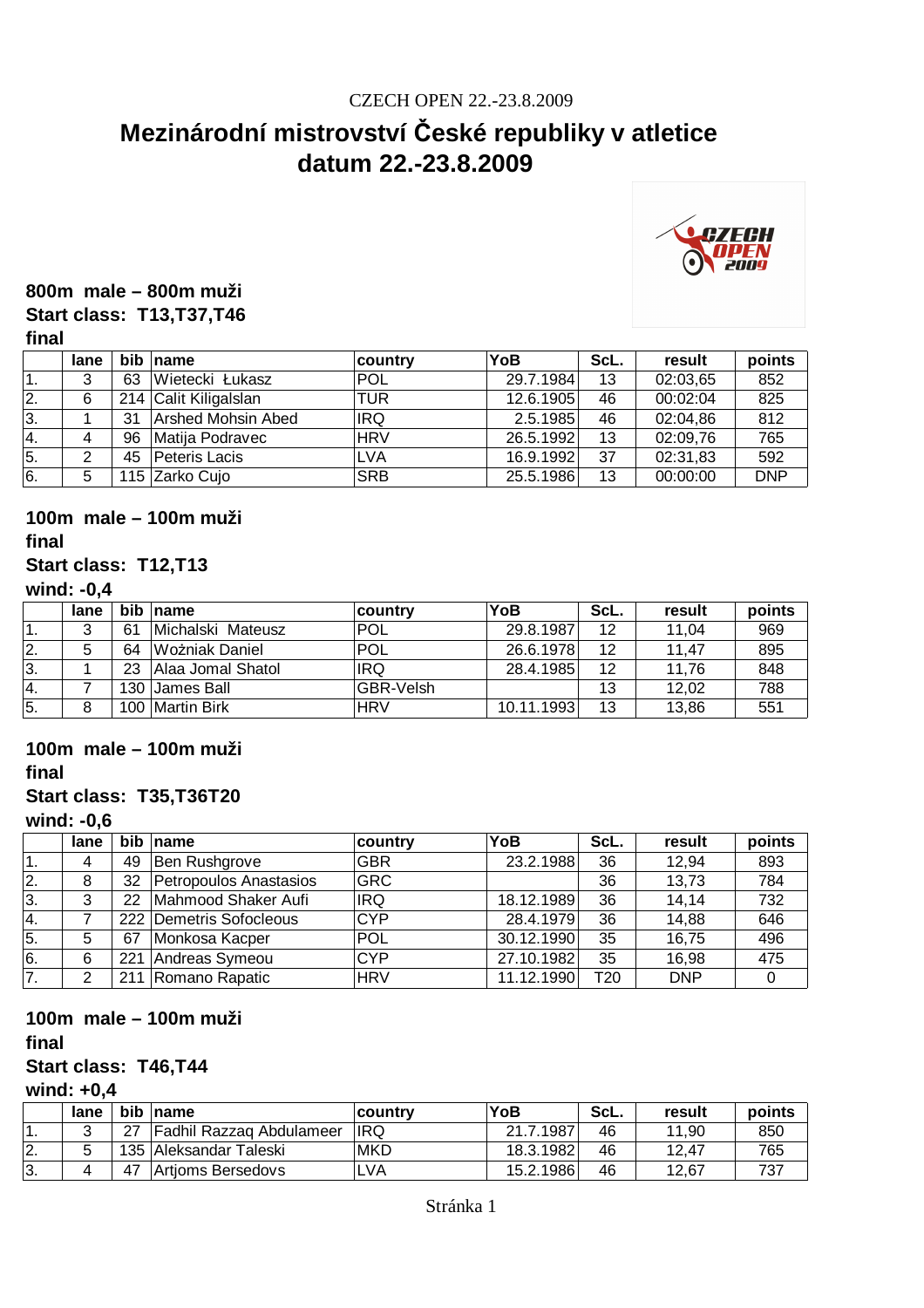|  | 40 | Kairvs<br>10 <sup>m</sup><br>$\sim$<br><b>\all</b><br>ים. | $\sim$ | $\sim$ $\sim$<br>,,<br>ີ | ΔД | $\sim$<br>$\overline{\phantom{a}}$<br>ے. ب | $\overline{\phantom{a}}$<br>$\mathbf{M}$ |
|--|----|-----------------------------------------------------------|--------|--------------------------|----|--------------------------------------------|------------------------------------------|

### **100m male – 100m muži**

#### **final**

## **Start class: T37**

**wind: -1,3**

|                  | lane |    | bib name          | ∣country         | YoB        | ScL. | result | points |
|------------------|------|----|-------------------|------------------|------------|------|--------|--------|
| 1.               |      | 46 | Dmitrijs Silovs   | <b>LVA</b>       | 23.3.1989  | 37   | 13.23  | 788    |
| 12.              |      |    | 129 Daniel Norton | <b>GBR-Velsh</b> |            | 37   | 13.25  | 785    |
| 13.              | 6    |    | 159 Oldřich Brych | ICZE-Pardub      | 2.9.1982   | 37   | 13.89  | 703    |
| 14.              |      | 18 | Keith Dolan       | IRL              | 24.11.1986 | 37   | 14,02  | 687    |
| $\overline{5}$ . |      | 35 | Tadas Vaiciulis   | LTU              | 17.8.1989  | 37   | 14,89  | 588    |

## **400m male – 400m muži**

#### **final**

#### **Start class: T12,T13,T20**

|                  | lane |    | bib name              | <b>country</b> | YoB       | ScL. | result   | points |
|------------------|------|----|-----------------------|----------------|-----------|------|----------|--------|
|                  |      | 23 | Alaa Jomal Shatol     | IRQ            | 28.4.1985 | 12   | 00:52.90 | 874    |
| $\overline{2}$ . |      | 96 | Podravec Matia        | <b>HRV</b>     | 26.5.1992 | 13   | 00:55,72 | 762    |
| 3.               | 6    |    | 115 Zarko Cujo        |                | 25.5.1986 | 13   | 00:56,46 | 738    |
| 14.              | っ    |    | 106 Ranitovic Milos   | <b>MNE</b>     | 15.8.1991 | 12   | 00:57,52 | 723    |
| 5.               |      |    | 210 Tomislav Marincic | <b>HRV</b>     | 1.10.1991 | T20  | 01:01.07 |        |

## **400m male – 400m muži**

#### **final**

#### **Start class: T36,T37,T46**

|     | lane |    | bib name            | country    | YoB        | ScL. | result     | points |
|-----|------|----|---------------------|------------|------------|------|------------|--------|
|     |      | 73 | Awiżeń Marcin       | <b>POL</b> | 11.11.1985 | 46   | 00:52.08   | 859    |
| I2. |      | 31 | Arshed Mohsin Abed  | <b>IRQ</b> | 2.5.1985   | 46   | 00:55.06   | 758    |
| Β.  |      | 85 | Mariian Paivot      | <b>HRV</b> | 16.3.1983  | 37   | 01:13.32   | 455    |
|     |      | 22 | Mahmood Shaker Aufi | <b>IRQ</b> | 18.12.1989 | 36   | <b>DNP</b> |        |

#### **200m male – 200m muži**

## **Start class: T35,T36,T37,T20**

**Heat 1**

### **wind: +0,1**

|            | lane | bib | name                | country    | YoB        | ScL. | result | points |
|------------|------|-----|---------------------|------------|------------|------|--------|--------|
| $\cdot$ 1. | っ    | 22  | Mahmood Shaker Aufi | <b>IRQ</b> | 18.12.1989 | 36   | 28,97  | 716    |
| 12.        | 4    | 18  | Keith Dolan         | <b>IRL</b> | 24.11.1986 | 37   | 28,33  | 703    |
| 13.        | 5    | 85  | Marijan Pajvot      | <b>HRV</b> | 16.3.1983  | 37   | 29,68  | 626    |
| 14.        | 6    | 221 | Andreas Symeou      | <b>CYP</b> | 27.10.1982 | 35   | 35,05  | 522    |
| 5.         | 3    | 67  | Monkosa Kacper      | <b>POL</b> | 30,12,1990 | 35   | 35,30  | 512    |
| 6.         |      | 211 | Romano Rapatic      | <b>HRV</b> | 11.12.1990 | T20  | 26,73  |        |

#### **Heat 2**

## **wind: +1,4**

|           | lane |     | bib name          | <b>country</b>     | YoB       | ScL. | result | points |
|-----------|------|-----|-------------------|--------------------|-----------|------|--------|--------|
|           |      |     | 129 Daniel Norton | <b>GBR-Velsh</b>   |           | 37   | 27.37  | 763    |
| I2.       | ົ    |     | 159 Oldřich Brych | ICZE-Pardub        | 2.9.1982  | 37   | 28.46  | 695    |
| 13.       | 4    | 181 | ∣Lačňák Lukáš     | <b>CZE-Spastik</b> | 15.8.1985 | 37   | 29.35  | 644    |
| $^{14}$ . |      |     | 186 Vlk Jan       | CZE-Spastik        | 18.4.1985 | 37   | 30.84  | 564    |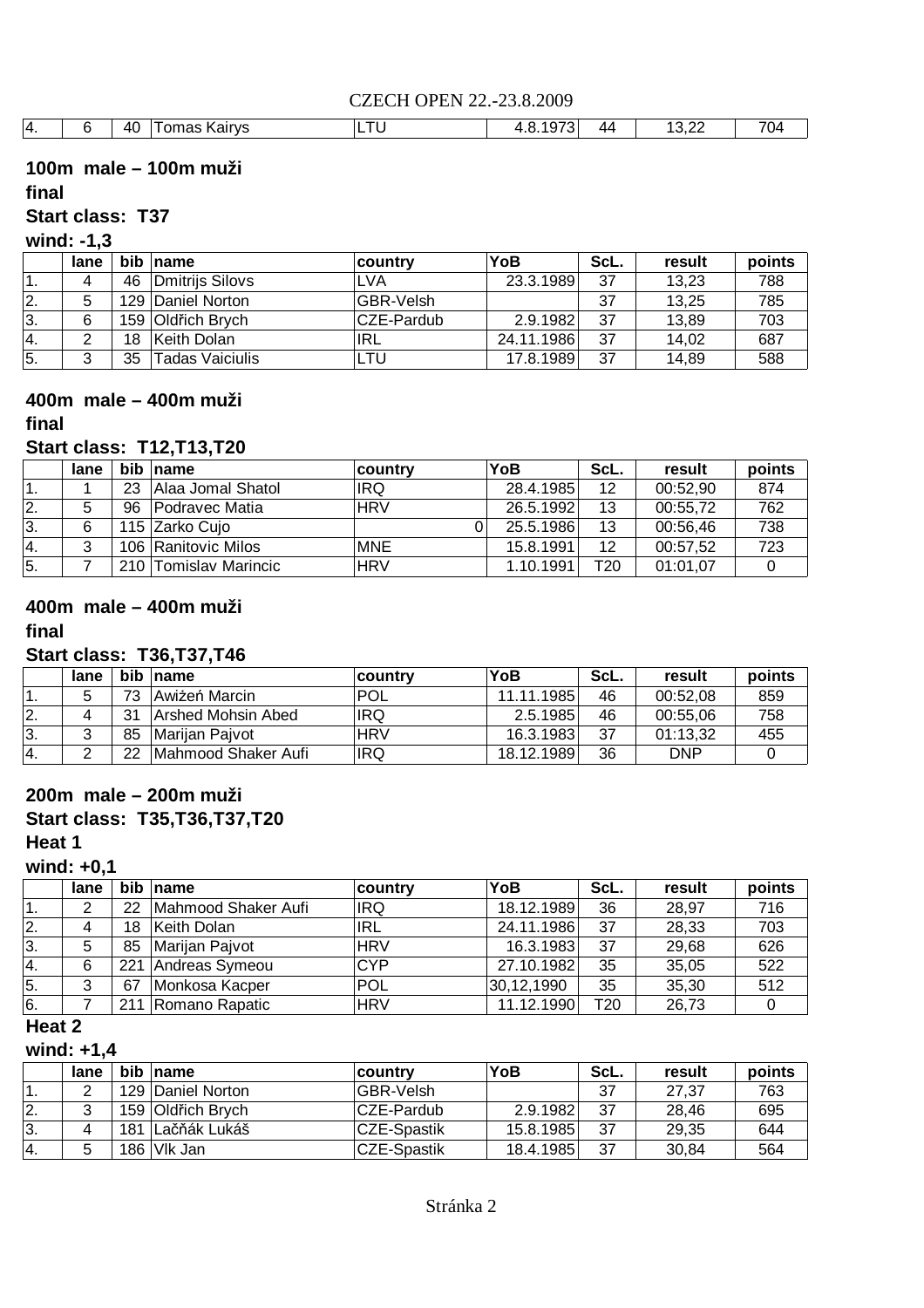## **Start class: T12,T13 200m male – 200m muži**

## **Final**

## **wind: +1,9**

|              | lane |    | bib name          | <b>country</b>   | YoB       | ScL. | result | points |
|--------------|------|----|-------------------|------------------|-----------|------|--------|--------|
| . .          | 2    | 61 | Michalski Mateusz | 'POL             | 29.8.1987 | 12   | 22.07  | 992    |
| 12.          | 5    | 64 | Wożniak Daniel    | 'POL             | 26.6.1978 | 12   | 22,96  | 915    |
| 3.           |      | 23 | Alaa Jomal Shatol | <b>IRQ</b>       | 28.4.1985 | 12   | 23,69  | 856    |
| <sup>4</sup> |      |    | 130 James Ball    | <b>GBR-Velsh</b> |           | 13   | 24.52  | 765    |
| 5.           |      |    | 115 Zarko Cujo    | <b>SRB</b>       | 25.5.1986 | 13   | 25.42  | 702    |

## **Start class: T12,T13,T37,T46 1500m male – 1500m muži**

#### **Final**

|     | lane |    | bib name              | country          | YoB       | ScL.              | result   | points |
|-----|------|----|-----------------------|------------------|-----------|-------------------|----------|--------|
|     |      | 63 | Wietecki Łukasz       | <b>POL</b>       | 29.7.1984 | 13                | 04:15,00 | 919    |
| 2.  | າ    | 94 | Vedran Lozanov        | <b>HRV</b>       | 16.7.1985 | $12 \overline{ }$ | 04:13,48 | 880    |
| ΙЗ. |      |    | 214 Calit Kiligalslan | TUR              | 1990      | 46                | 04:18,32 | 819    |
| Ι4. | ົ    |    | 196 Flek Aleš         | <b>CZE-UNIBR</b> |           | 12                | 04:36,51 | 723    |
| 5.  | 5    | 45 | Peteris Lacis         | <b>LVA</b>       | 16.9.1992 | 37                | 05:15,98 | 642    |

### **200m male – 200m muži Start class: T36,T37,T35**

#### **Final**

#### **wind: +0,6**

|                  | lane |     | bib name            | country            | YoB        | ScL. | result     | points |
|------------------|------|-----|---------------------|--------------------|------------|------|------------|--------|
| '1.              | 4    |     | 129 Daniel Norton   | GBR-Velsh          |            | 37   | 27,08      | 782    |
| 2.               | 3    | 18  | Keith Dolan         | <b>IRL</b>         | 24.11.1986 | 37   | 27,97      | 725    |
| 3.               | 6    |     | 159 Oldřich Brych   | CZE-Pardub         | 2.9.1982   | 37   | 28,18      | 712    |
| 4.               | 5    | 22  | Mahmood Shaker Aufi | <b>IRQ</b>         | 18.12.1989 | 36   | 29,21      | 702    |
| $\overline{5}$ . |      | 85  | Marijan Pajvot      | <b>HRV</b>         | 16.3.1983  | 37   | 29,90      | 614    |
| 6.               | 8    | 221 | Andreas Symeou      | <b>CYP</b>         | 27.10.1982 | 35   | 36,35      | 468    |
| $\overline{7}$ . |      |     | 186 Vlk Jan         | <b>CZE-Spastik</b> | 18.4.1985  | 37   | <b>DNP</b> |        |
| 8.               | 2    | 181 | Lačňák Lukáš        | <b>CZE-Spastik</b> | 15.8.1985  | 37   | <b>DNP</b> |        |

#### **200m male – 200m muži**

#### **Start class: T46**

#### **Final**

## **wind +1,2**

|     | lane |    | bib name                 | country    | YoB        | ScL. | result     | points |
|-----|------|----|--------------------------|------------|------------|------|------------|--------|
|     | 2    | 27 | Fadhil Razzaq Abdulameer | <b>IRQ</b> | 21.7.1987  | 46   | 24,19      | 818    |
| 2.  |      | 47 | Artioms Bersedovs        | <b>LVA</b> | 15.2.1986  | 46   | 25,24      | 742    |
| 13. |      |    | 135 Aleksandar Taleski   | <b>MKD</b> | 18.3.1982  | 46   | 25,39      | 732    |
| 14. |      |    | 214 Calit Kiligaslan     | TUR        | 17.6.1990  | 46   | 25,56      | 720    |
| 5.  |      | 73 | Awiżeń Marcin            | <b>POL</b> | 11.11.1985 | 46   | <b>DNF</b> |        |

## **Shot put male - koule muži**

## **Final**

## **Start class: F32,F33**

|     | lane | bib | $\blacksquare$ name | country               | YoB       | $\sim$<br>OUL. | result        | body |
|-----|------|-----|---------------------|-----------------------|-----------|----------------|---------------|------|
| . . |      |     | 182 Musil Roman     | <b>Spastik</b><br>◡▵∟ | 31.5.1971 | 33             | 1N 22<br>∪.∠∠ | 982  |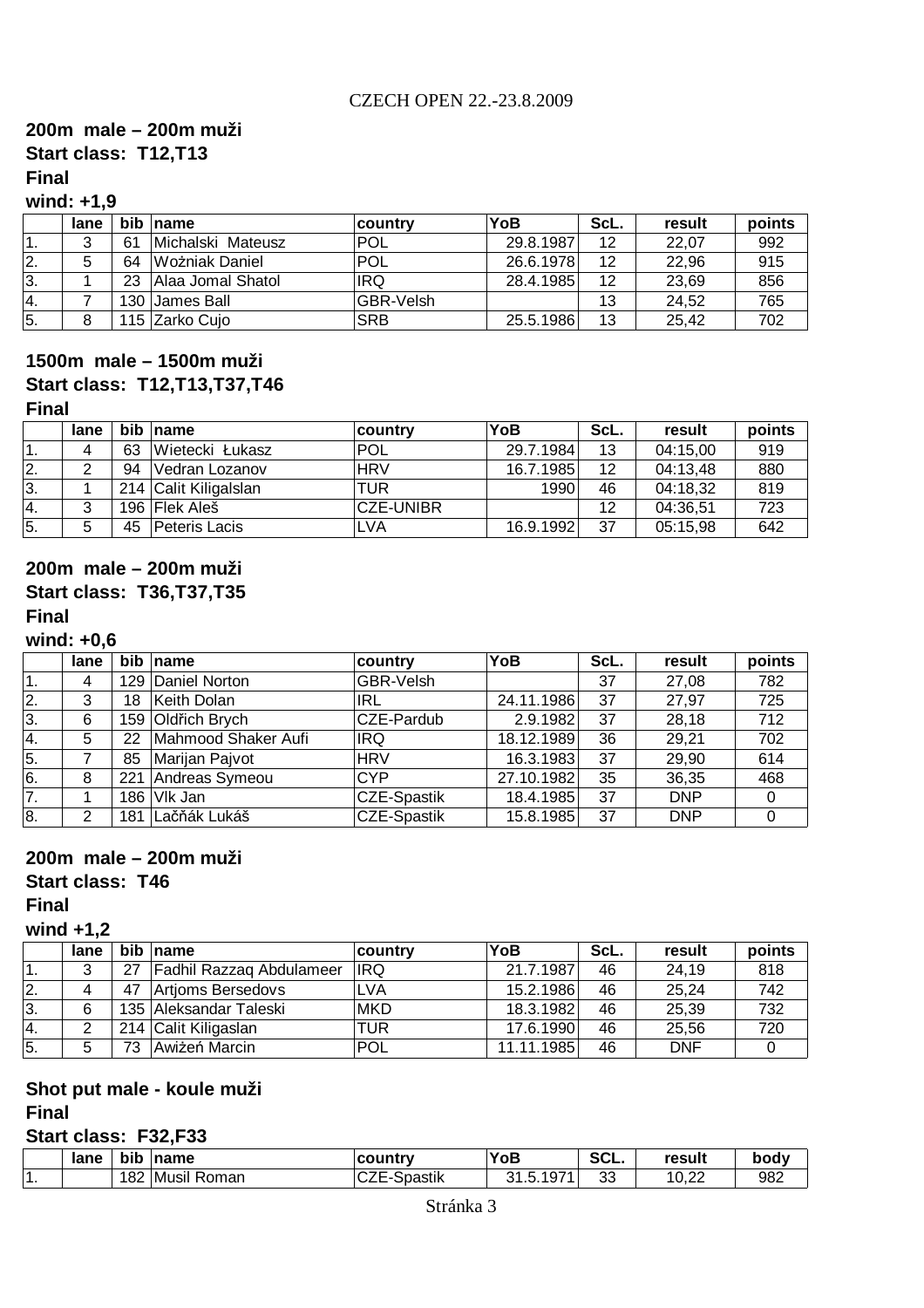| 12.              |    | 133 Hughes Robert   | CAN              | 27.4.1983 | 33 | 8,50 | 817 |
|------------------|----|---------------------|------------------|-----------|----|------|-----|
| 13.              |    | <b>Eoin Cleare</b>  | IRL              | 14.7.1971 | 32 | 5.50 | 667 |
| 14.              |    | 126 Davies Daniel   | <b>GBR-Velsh</b> |           | 32 | 5.05 | 613 |
| $\overline{5}$ . | 16 | <b>Butler Eamon</b> | IRL              | 24.5.1992 | 33 | 3.97 | 381 |
| 6.               |    | 203 Benýšek Radek   | ∣CZE-1.CZPJČČB   | 16.6.1905 | 32 | 2,93 | 356 |

## **Shot put male - koule muži Final**

## **Start class: F54**

|     | lane | <b>bib</b> | name                | country         | YoB        | SCL. | result | body |
|-----|------|------------|---------------------|-----------------|------------|------|--------|------|
| 1.  |      | 224        | George Tischler     | <b>AUT</b>      |            | 54   | 9,75   | 1004 |
| 2.  |      | 172        | Germič Andrej       | <b>SVK</b>      | 21.8.1980  | 54   | 8.84   | 910  |
| 3.  |      | 111        | Drazenko Mitrovic   | <b>SRB</b>      | 9.8.1979   | 54   | 8,65   | 891  |
| 4.  |      | 146        | <b>Bláha Milan</b>  | CZE-Chrudim     | 27.7.1967  | 54   | 8.51   | 876  |
| 5.  |      | 112        | <b>Brkic Jovica</b> | <b>SRB</b>      | 24.1.1975  | 54   | 7,23   | 744  |
| 6.  |      | 157        | Němeček Jan         | CZE-Pardub      | 16.1.1978  | 54   | 7.14   | 735  |
| 7.  |      | 147        | Kolský Jiří         | CZE-Chrudim     | ########## | 54   | 6,22   | 640  |
| 8.  |      |            | 219 Shuan Sewell    | GBR-Velsh       |            | 54   | 6.03   | 621  |
| 9.  |      | 104        | Jure Brnić          | <b>HRV</b>      | 15.8.1987  | 54   | 5.09   | 524  |
| 10. |      |            | 163 Pešek Ladislav  | <b>CZE-NMNM</b> |            | 54   | 4,86   | 500  |

#### **Shot put male - koule muži Final**

#### **Start class: F55**

|    | lane |    | bib name           | <b>country</b> | YoB        | SCL. | result | body |
|----|------|----|--------------------|----------------|------------|------|--------|------|
| 1. |      | 71 | Kozuń Karol        | <b>POL</b>     | 23.3.1982  | 55   | 11,49  | 1015 |
| 2. |      |    | 150 Němec Martin   | CZE-Pardub     | 24.5.1974  | 55   | 11,00  | 971  |
| 3. |      |    | 149 Sčambura Dušan | CZE-Olomouc    | 14.11.1966 | 55   | 8,54   | 754  |
| 4. |      |    | 109 Zsolt Kanyó    | <b>HUN</b>     | 4.11.1977  | 55   | 6,98   | 616  |
| 5. |      | 77 | Josip Zima         | <b>HRV</b>     | 12.3.1987  | 55   | 6.66   | 588  |
| 6. |      | 82 | Aris Čabrian       | <b>HRV</b>     | 20.12.1982 | 55   | 6,38   | 563  |
|    |      |    |                    |                |            |      |        |      |

#### **Final Shot put male - koule muži**

## **Start class: F56**

|     | lane | bib | name                    | country         | YoB        | SCL. | result     | body |
|-----|------|-----|-------------------------|-----------------|------------|------|------------|------|
| 1.  |      | 75  | Smorszczewski Krzysztof | <b>POL</b>      | 26.5.1963  | 56   | 11,13      | 959  |
| 2.  |      | 164 | Štiak Josef             | <b>CZE-NMNM</b> |            | 56   | 9,15       | 788  |
| 3.  |      | 8   | Boyle Jamie             | <b>IRL</b>      | 14.4.1988  | 56   | 8,46       | 729  |
| 4.  |      |     | 174 Jan HašuÍ           | <b>SVK</b>      | 18.10.1994 | 56   | 7,97       | 687  |
| 5.  |      | 121 | Jeralic Promoz          | <b>SVN</b>      |            | 56   | 6,92       | 596  |
| 6.  |      | 144 | Macíček Libor           | CZE-Brno        | 13.4.1961  | 56   | 6.47       | 558  |
| 7.  |      |     | 193 Hřebíček Jakub      | CZE-Kocianka    | 5.2.1986   | 56   | 6,45       | 556  |
| 8.  |      | 11  | <b>Berry David</b>      | IRL             | 2.3.1991   | 56   | 6, 10      | 526  |
| 9.  |      | 20  | <b>Wall Seamus</b>      | <b>IRL</b>      | 10.11.1968 | 56   | 5,96       | 514  |
| 10. |      | 160 | Danko Štefan            | <b>CZE-NMNM</b> |            | 56   | <b>DNP</b> |      |

# **Shot put male - koule muži**

# **Final**

|  | Start class: F11,F12 |
|--|----------------------|
|  |                      |

|  |  | lane | bıt | name | <b>COUNTY</b> | $\mathbf{v}$<br>′oB | $\sim$<br>SCL | result |  |
|--|--|------|-----|------|---------------|---------------------|---------------|--------|--|
|--|--|------|-----|------|---------------|---------------------|---------------|--------|--|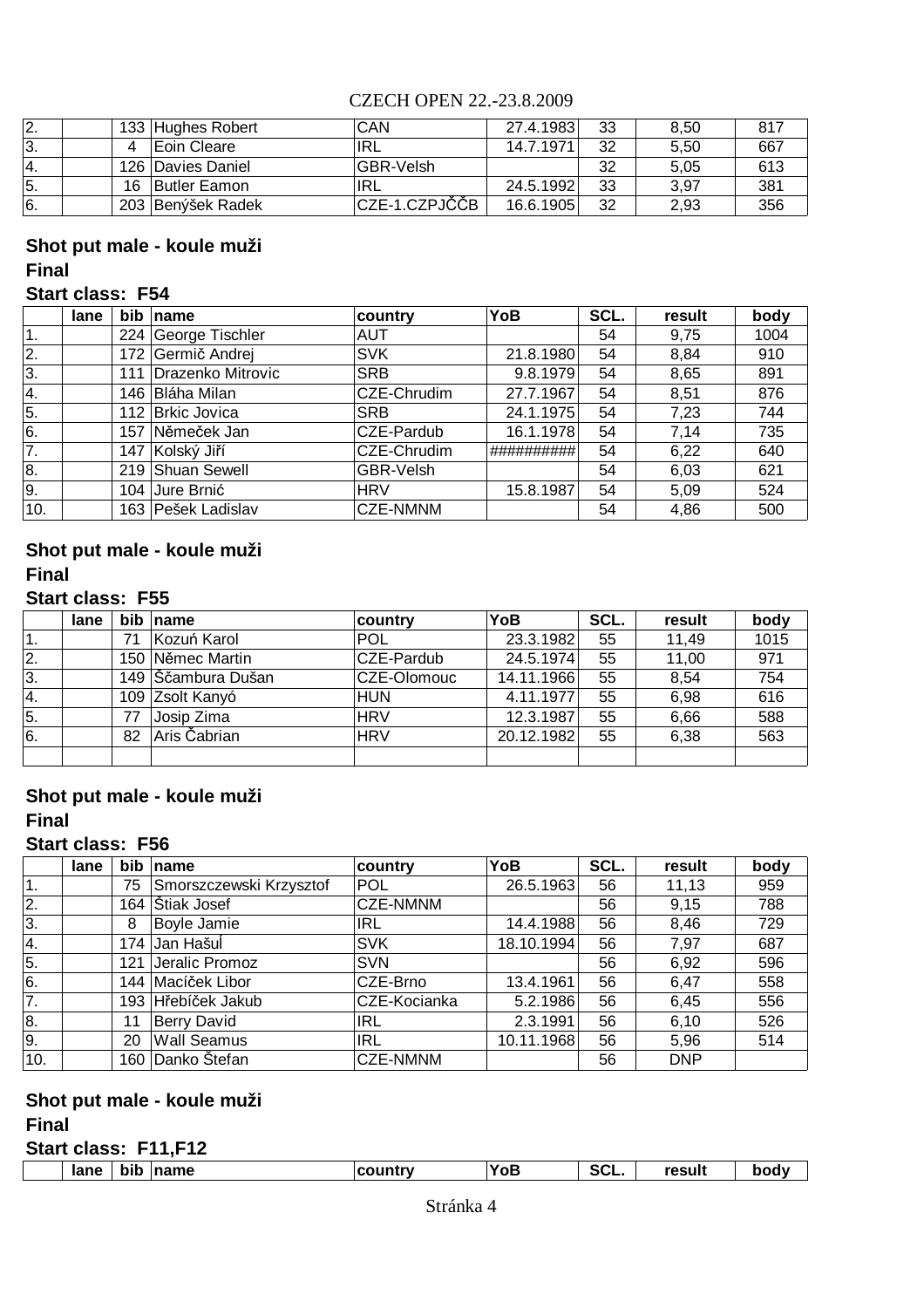|     | 24 | Hameed Abwud Hassain | <b>IRQ</b> | 1.7.1962   |    | 10.36      | 750 |
|-----|----|----------------------|------------|------------|----|------------|-----|
| 12. | 30 | Mahdi B. Hamodi      | <b>IRQ</b> | 1.2.1972   | 12 | 10.86      | 670 |
| 3.  | 79 | Crnojevic Ljubinko   | <b>HRV</b> | 10.5.1963  |    | 8.94       | 647 |
|     | 62 | Madzia Mirosław      | <b>POL</b> | 25.10.1979 |    | <b>DNP</b> |     |

#### **Shot put male - koule muži Final**

#### **Start class: F35,F36,F38**

|    | lane | <b>bib</b> | name                   | country            | YoB        | SCL. | result     | body |
|----|------|------------|------------------------|--------------------|------------|------|------------|------|
|    |      | 68         | Piotrowski Paweł       | <b>POL</b>         | 24.9.1985  | 36   | 12,75      | 1022 |
| 2. |      | 44         | Bergs Edgars           | <b>LVA</b>         | 15.9.1984  | 35   | 13,94      | 965  |
| 3. |      | 54         | Adams Jonathan         | <b>GBR</b>         | 11.9.1992  | 35   | 11,67      | 807  |
| 4. |      | 29         | Jabbar Salih Mahmood   | <b>IRQ</b>         | 13.9.1981  | 35   | 10,82      | 749  |
| 5. |      | 32         | Petropoulos Anastasios | <b>GRC</b>         | 30.6.1990  | 36   | 8,52       | 683  |
| 6. |      | 86         | <b>Tomislav Hrbud</b>  | <b>HRV</b>         | 26.12.1971 | 38   | 10,09      | 676  |
| 7. |      |            | 204 Kukla Martin       | CZE-1.CZPJČČB      | 1993       | 35   | 9,66       | 668  |
| 8. |      |            | 226 Látal Jan          | <b>CZE-Spastik</b> |            | 36   | 5.15       | 413  |
| 9. |      |            | 179 Grézl Dušan        | <b>CZE-Spastik</b> | 4.5.1979   | 38   | <b>DNP</b> | 0    |

## **Shot put male - koule muži Final**

### **Start class: F37**

|     | lane |    | bib name          | ∣country     | YoB       | SCL. | result     | body |
|-----|------|----|-------------------|--------------|-----------|------|------------|------|
|     |      | 37 | Dundzys Donatas   | LTU          | 4.12.1991 | 37   | 11,33      | 753  |
| 2.  |      | 19 | Dunne Trevor      | IRL          | 18.8.1982 | 37   | 10.28      | 683  |
| 3.  |      | 21 | Cormac Ryan       | IRL          | 1.11.1989 | 37   | 8,87       | 590  |
| '4. |      |    | 180 Kohout Jiří   | ∣CZE-Spastik | 10.1.1986 | 37   | 8,68       | 577  |
| 5.  |      |    | 192 Micunek Marek | CZE-Ostrava  |           | 37   | <b>DNP</b> |      |

## **Final Shot put male - koule muži**

### **Start class: F57,F58**

|     | lane | <b>bib</b> | name                     | country       | YoB       | SCL. | result     | body |
|-----|------|------------|--------------------------|---------------|-----------|------|------------|------|
| 1.  |      | 70         | Rokicki Janusz           | <b>POL</b>    | 16.8.1974 | 58   | 15,22      | 1018 |
| 2.  |      | 60         | <b>Stephens Nathan</b>   | <b>GBR</b>    | 11.4.1988 | 57   | 12,30      | 917  |
| 3.  |      |            | 215 Laczkó Dušan         | <b>SVK</b>    | 2.5.1983  | 57   | 11,72      | 873  |
| 4.  |      | 14         | <b>McCarthy James</b>    | <b>IRL</b>    | 25.7.1972 | 57   | 10,76      | 802  |
| 5.  |      | 91         | Boro Radenovič           | <b>HRV</b>    | 2.7.1972  | 57   | 10,46      | 780  |
| 6.  |      |            | 153 Petrouš Jaroslav     | CZE-Pardub    | 7.3.1977  | 58   | 11,39      | 761  |
| 7.  |      |            | 128 Owain Taylor         | GBR-Velsh     |           | 57   | 8,78       | 654  |
| 8.  |      |            | 218 Marios Shiammas      | <b>CYP</b>    | 15.3.1954 | 58   | 7,64       | 511  |
| 9.  |      |            | 202 Havelka Michal       | CZE-1.CZPJČČB | 22.7.1971 | 58   | 6,95       | 465  |
| 10. |      |            | 220 Andreas Christoforou | <b>CYP</b>    | 23.1.1960 | 57   | 4,87       | 363  |
| 11. |      | 197        | Issa Aljahwari           | <b>UAE</b>    | 16.9.1986 | 57   | <b>DNP</b> | 0    |

#### **Shot put male - koule muži Final**

#### **Start class: F52,F53**

|     | lane | bib | <b>name</b>     | ∣countrv    | <b>YoB</b> | SCL. | result | bodv |
|-----|------|-----|-----------------|-------------|------------|------|--------|------|
|     |      |     | 145 Kisý Aleš   | CZE-Chrudim | 30.9.1980  | 53   | 70     | 950  |
| 12. |      | 90  | Nikola Salopek  | <b>HRV</b>  | ########## | 53   | 7.63   | 939  |
| 3.  |      | 25  | Adnan Ali Kumer | <b>IRQ</b>  | 7.1.1978   | 53   | 5.75   | 708  |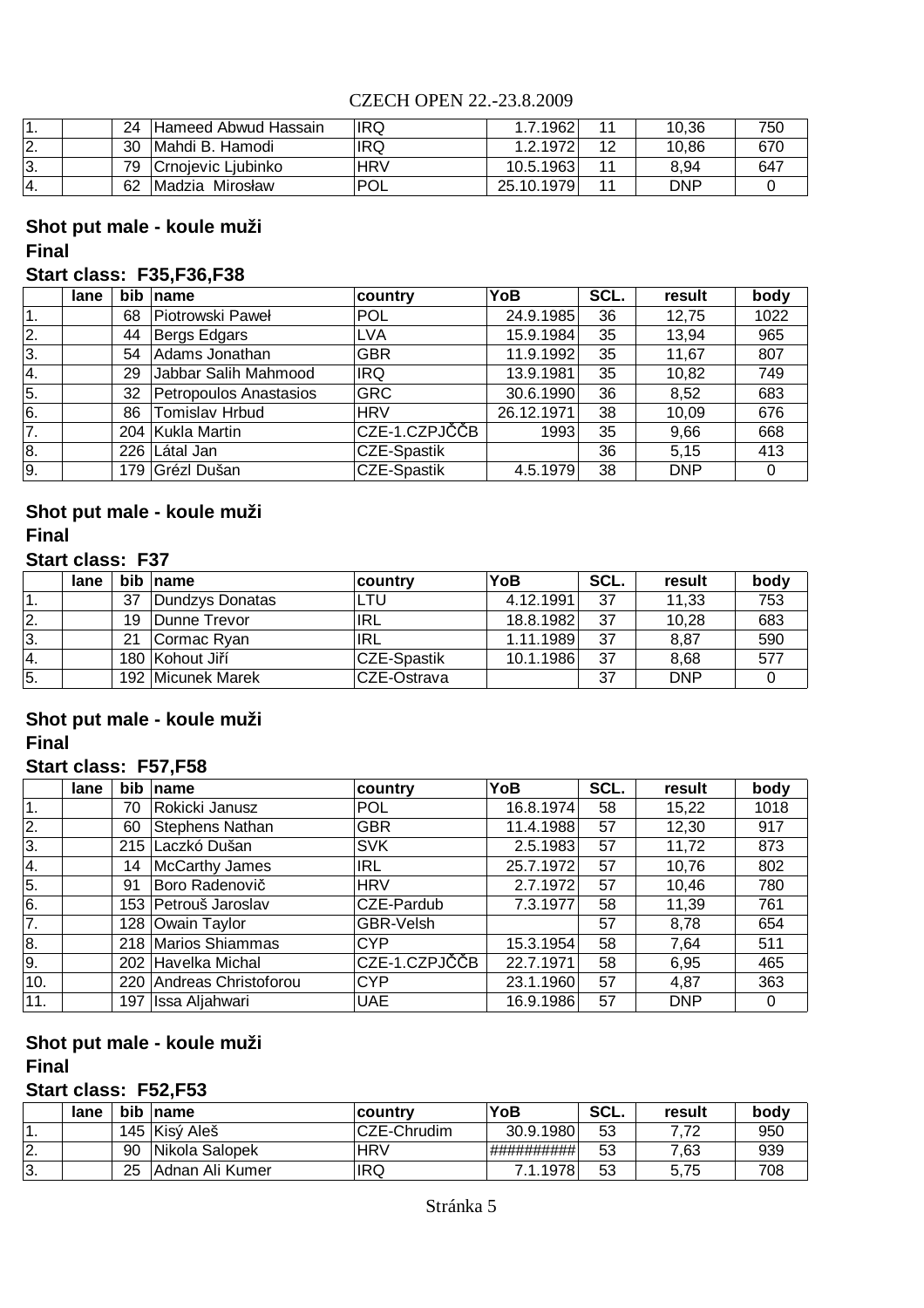| -4. | 191 | Berger Tomas      | lCZE-Ostrava |            | 52 | 5.47       | 599 |
|-----|-----|-------------------|--------------|------------|----|------------|-----|
| 5.  |     | 138 Sibrava Pavel | CZE-Brno     | 17.5.1956  | 52 | 5.36       | 587 |
| I6. |     | 225 Spyros Spyrou | <b>CYP</b>   | 11.11.1956 | 53 | 3.83       |     |
|     |     | 119 Plank Henrik  | <b>SVN</b>   |            | 52 | <b>DNP</b> |     |

## **Shot put male - koule muži Final**

### **Start class: F44**

|              | lane | bib | name                | country          | YoB        | SCL. | result     | body |
|--------------|------|-----|---------------------|------------------|------------|------|------------|------|
| $\mathbf{1}$ |      | 93  | Slivar Josip        | <b>HRV</b>       | 2.2.1970   | 44   | 14,46      | 902  |
| 2.           |      |     | 173 Matušik Adrian  | <b>SVK</b>       | 13.4.1980  | 44   | 13,43      | 838  |
| 3.           |      |     | 123 Aled Davies     | <b>GBR-Velsh</b> |            | 44   | 11,33      | 707  |
| 4.           |      | 40  | <b>Tomas Kairys</b> | LTU              | 4.8.1973   | 44   | 11,08      | 692  |
| 5.           |      |     | 223 Andreas Andreou | <b>CYP</b>       | 25.6.1971  | 44   | 9,75       | 609  |
| 6.           |      |     | 217 Kapa Ervins     | <b>LVA</b>       | 27.3.1963  | 44   | 8,97       | 560  |
| 7.           |      |     | 177 Kout Lukáš      | CZE-Spastik      | 28.8.1992  | 44   | 8,59       | 536  |
| 8.           |      |     | 207 Hruška Vít      | CZE-1.CZPJČČB    |            | 44   | 7,01       | 437  |
| 9.           |      |     | 170 Brunner Igor    | <b>SVK</b>       | 8.4.1985   | 44   | <b>DNP</b> | 0    |
| 10.          |      |     | 110 Hídvégi Balázs  | <b>HUN</b>       | 16.11.1979 | 44   | <b>DNP</b> | 0    |

## **Shot put male - koule muži Final**

## **Start class: F34**

|    | lane |    | bib name             | <b>country</b> | YoB       | SCL. | result     | body |
|----|------|----|----------------------|----------------|-----------|------|------------|------|
| 1. |      |    | 132 Pettey Kyle      | CAN            | 24.9.1983 | 34   | 10,88      | 1009 |
| 2. |      | 51 | West Dan             | <b>GBR</b>     | 5.12.1977 | 34   | 10,82      | 1003 |
| 3. |      |    | 101 Darko Majdandzic | <b>HRV</b>     | 4.6.1976  | 34   | 7,26       | 673  |
| 4. |      | 13 | O'Dwyer Ray          | 'IRL           | 17.3.1990 | 34   | 6,82       | 632  |
| 5. |      |    | 205 Novák Jakub      | CZE-1.CZPJČČB  | 12.6.1905 | 34   | 6,46       | 599  |
| 6. |      |    | 194 Zahourek Pavel   | CZE-Kocianka   | 24.1.1987 | 34   | 4,16       | 386  |
| 7. |      |    | 204 Kukla Martin     | CZE-1.CZPJČČB  | 15.6.1905 | 34   | <b>DNP</b> |      |

# **Shot put male - koule muži**

## **Final**

#### **Start class: F40**

|          | lane |     | bib name        | <b>country</b>   | YoB        | SCL. | result | body |
|----------|------|-----|-----------------|------------------|------------|------|--------|------|
|          |      | 98  | Sluniski Denis  | <b>HRV</b>       | 20.4.1987  | 40   | 8,80   | 884  |
| <u>.</u> |      | 171 | Margoč Marek    | <b>SVK</b>       | 25.10.1976 | 40   | 8,53   | 856  |
| 3.       |      |     | 125 Dukes Kyron | <b>GBR-Velsh</b> |            | 40   |        | 776  |

# **Shot put male - koule muži**

**Final**

## **Start class: F42,F46**

|    | lane |    | bib name            | country       | YoB        | SCL. | result | body |
|----|------|----|---------------------|---------------|------------|------|--------|------|
|    |      |    | 216 Darko Kranj     | <b>HRV</b>    | 6.6.1971   | 42   | 13,04  | 970  |
| 2. |      | 28 | Salim Oleiwi Abbood | <b>IRQ</b>    | 25.12.1974 | 42   | 12,37  | 920  |
| 3. |      | 99 | Tomić Mladen        | <b>HRV</b>    | 8.8.1976   | 42   | 12,11  | 900  |
| 4. |      |    | 206 Vyskočil Jakub  | CZE-1.CZPJČČB |            | 46   | 9,55   | 596  |
| 5. |      |    | 110 Balasz Hidvegi  | <b>HUN</b>    | 1.6.1905   | 42   | 7,58   | 564  |
| 6. |      |    | 122 Josh Morgan     | GBR-Velsh     |            | 46   | 8,35   | 521  |
| 7. |      | 38 | Gintaras Kalesnykas | LTU           | 21.3.1976  | 0    | 9,40   |      |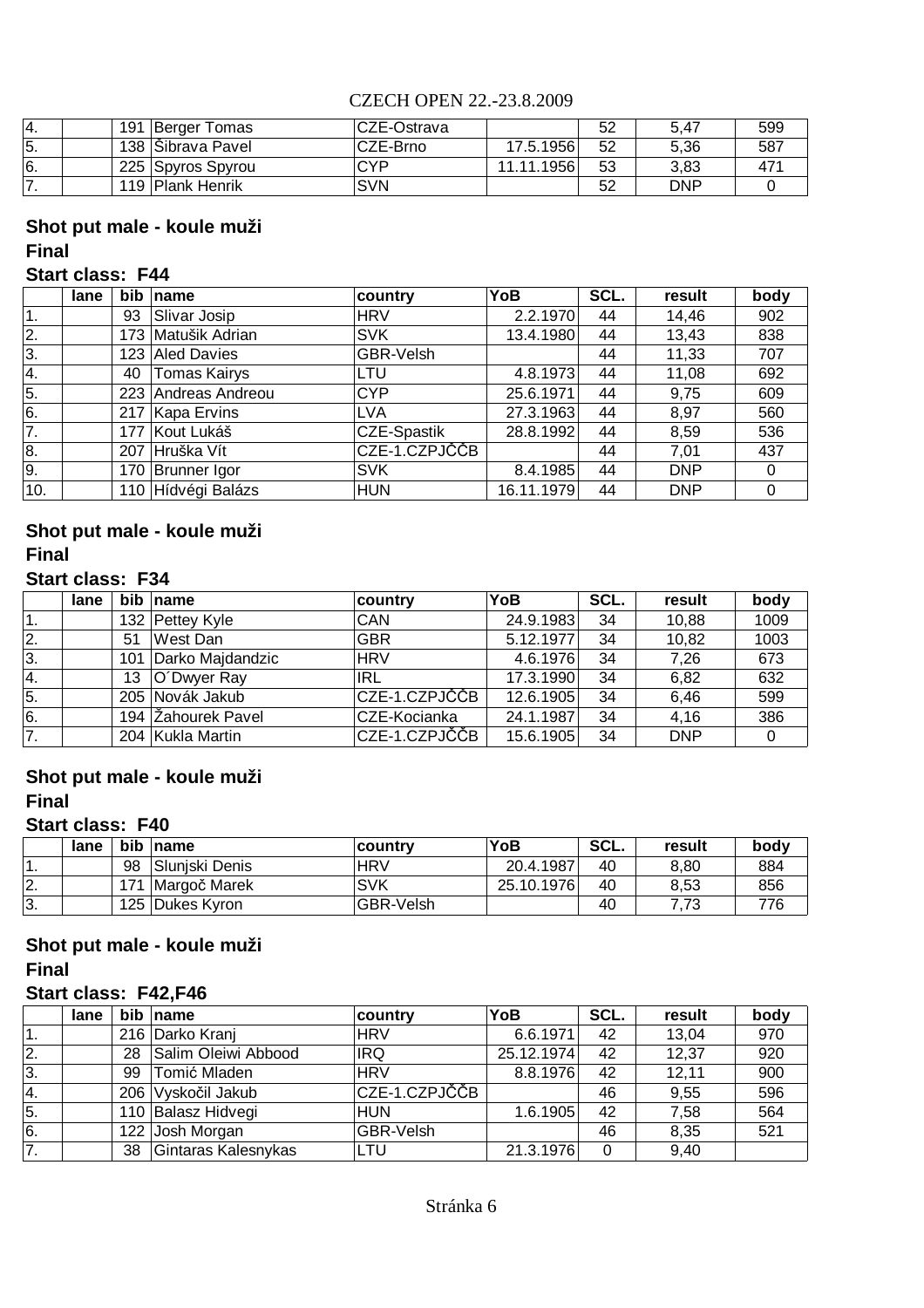# **Discus male - disk muži**

## **Final**

## **Start class: F54**

|                | lane |    | bib name                | country              | YoB       | SCL. | result | body |
|----------------|------|----|-------------------------|----------------------|-----------|------|--------|------|
| $\mathbf{1}$ . |      |    | 111   Drazenko Mitrovic | <b>SRB</b>           | 9.8.1979  | 54   | 27.72  | 1008 |
| 12.            |      |    | 112 Brkic Jovica        | <b>SRB</b>           | 24.1.1975 | 54   | 25,00  | 909  |
| 3.             |      |    | 146 Bláha Milan         | <b>CZE</b> - Chrudim | 27.7.1967 | 54   | 20,75  | 754  |
| <sup>4.</sup>  |      |    | 147 Kolský Jiří         | <b>CZE</b> - Chrudim | 13.5.1959 | 54   | 19,09  | 694  |
| 5.             |      | 92 | Deni Černi              | <b>HRV</b>           | 3.5.1993  | 54   | 18,59  | 676  |
| 6.             |      |    | 163   Pešek Ladislav    | ICZE – NMNM          | 0.1.1900  | 54   | 18,07  | 657  |

#### **Discus male - disk muži Final**

#### **Start class: F52,F53**

|                  | lane | bib | name                    | country     | YoB        | SCL. | result     | body |
|------------------|------|-----|-------------------------|-------------|------------|------|------------|------|
| 1.               |      | 9   | <b>Garrett Culliton</b> | IRL         | 29.4.1970  | 52   | 16,84      | 902  |
| 2.               |      | 25  | Adnan Ali Kumer         | <b>IRQ</b>  | 7.1.1978   | 53   | 18,43      | 726  |
| 3.               |      |     | 138 Sibrava Pavel       | CZE-Brno    | 17.5.1956  | 52   | 13,27      | 711  |
| $\overline{4}$ . |      | 89  | Goran Popović           | <b>HRV</b>  | 19.12.1975 | 53   | 16,76      | 660  |
| 5.               |      |     | 145 Kisý Aleš           | CZE-CHrudim | 30.9.1980  | 53   | 15,95      | 628  |
| 6.               |      |     | 156 Tláskal Vladimír    | CZE-Pardub  | 27.5.1966  | 52   | 11,70      | 627  |
| 7.               |      | 84  | Mirnes Omerhodžič       | <b>HRV</b>  | 31.7.1990  | 52   | 5,83       | 312  |
| 8.               |      |     | 175 Dominik Cenkner     | <b>SVK</b>  | 11.8.1994  | 52   | 4,90       | 262  |
| 9.               |      |     | 119 Plank Henrik        | <b>SVN</b>  |            | 52   | <b>DNP</b> | Ω    |
| 10.              |      |     | 191 Berger Tomáš        | CZE-Ostrava |            | 52   | <b>DNP</b> | 0    |

#### **Final Discus male - disk muži**

#### **Start class: F37**

|     | lane | <b>bib</b> | <b>name</b>       | ∣countrv    | YoB       | SCL. | result     | body |
|-----|------|------------|-------------------|-------------|-----------|------|------------|------|
|     |      | 19         | Trevor Dunne      | IRL         | 18.8.1982 | 37   | 34.41      | 669  |
| 2.  |      | 21         | Cormac Ryan       | IRL         | 1.11.1989 | 37   | 30.12      | 585  |
| ΙЗ. |      | 37         | Donatas Dundzys   | LTU         | 12.4.1991 | 37   | 28.99      | 563  |
| 14. |      |            | 192 Micunek Marek | CZE-Ostrava |           | 37   | <b>DNP</b> |      |

# **Discus male - disk muži**

## **Final**

## **Start class: F51**

|     | lane |     | bib name             | country         | YoB        | SCL. | result     | body |
|-----|------|-----|----------------------|-----------------|------------|------|------------|------|
| 1.  |      |     | 161 Zvolánek Martin  | <b>CZE-NMNM</b> |            | 51   | 10,88      | 1108 |
| 2.  |      |     | 118 Flere Joze       | <b>SVN</b>      |            | 51   | 10,76      | 1096 |
| 3.  |      | 3   | McCarthy John        | <b>IRL</b>      | 20.4.1974  | 51   | 9,46       | 964  |
| 4.  |      | 151 | Vaněk Jan            | CZE-Pardub      | 25.1.1979  | 51   | 9,27       | 944  |
| 5.  |      | 152 | Vesecký Petr         | CZE-Pardub      | 1.6.1977   | 51   | 6.73       | 685  |
| l6. |      |     | 137 Svoboda Jaroslav | Cze-Brno        | 4.1.1959   | 51   | 2,85       | 290  |
| 7.  |      |     | 139 Juřica Petr      | Cze-Brno        | 26.11.1961 | 51   | <b>DNP</b> |      |

## **Discus male - disk muži**

## **Final**

**Start class: F11,F12**

| ________<br>lane | bib | <b>name</b> | <b>country</b> | YoB | SCL. | result |  |
|------------------|-----|-------------|----------------|-----|------|--------|--|
|                  |     |             |                |     |      |        |  |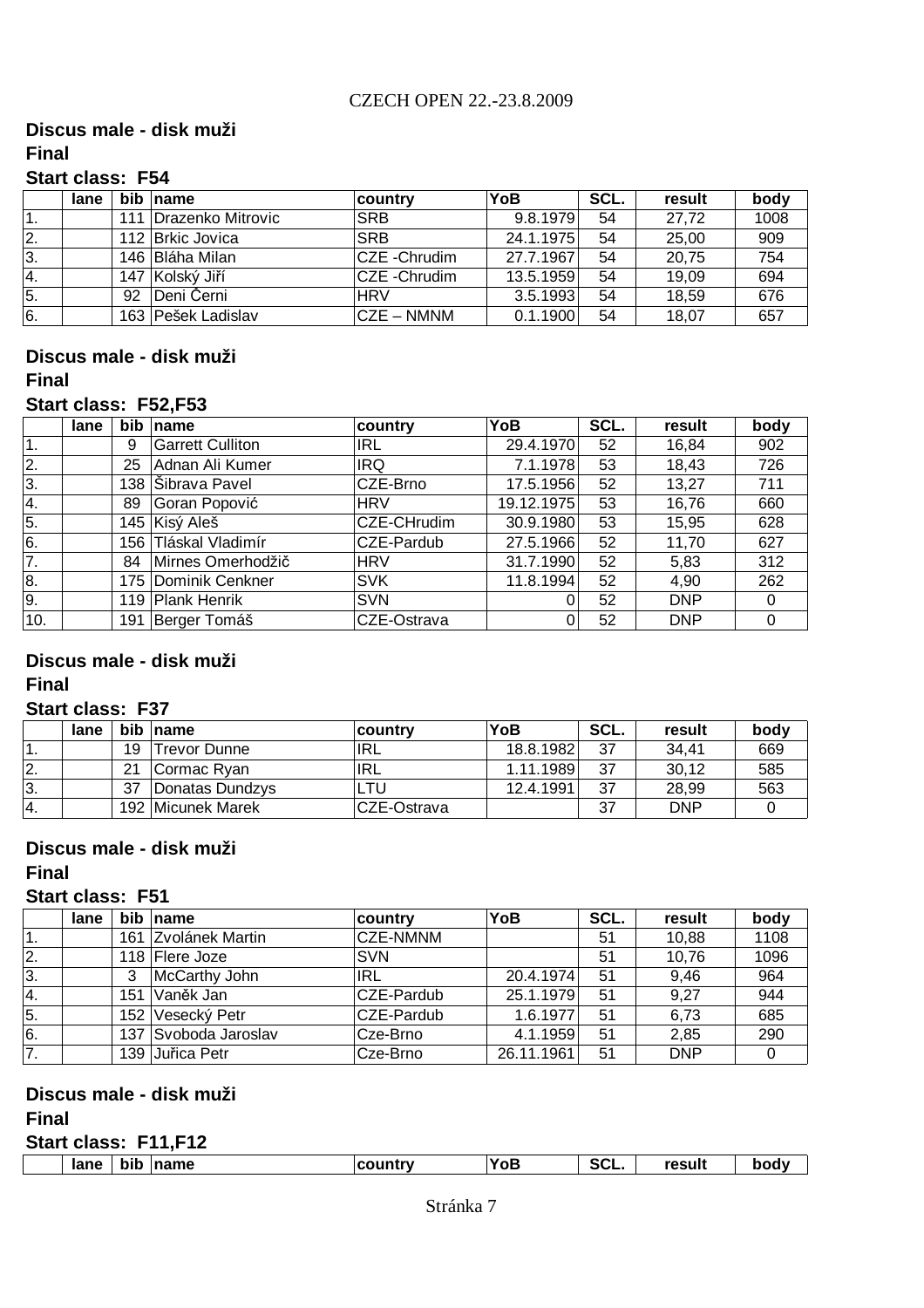|     | 62 | IMadzia Miroslaw            | POL        | 25.10.1979 | 32.06 |     |
|-----|----|-----------------------------|------------|------------|-------|-----|
| ı.  |    | . 113   Sretenovic Dusko    | <b>SRB</b> | 25.11.1985 | 27,55 |     |
| ΙЗ. | 24 | <b>Hassain Hameed Abwud</b> | <b>IRQ</b> | 1.7.1962   | 27.42 | 670 |
|     | 30 | IMahdi B.Hamodi             | <b>IRQ</b> | 1.2.1972   | 32,34 | 636 |

## **Discus male - disk muži**

#### **Final**

## **Start class: F40,F42,F46**

|    | lane | bib | name                  | country       | YoB        | SCL.     | result     | body |
|----|------|-----|-----------------------|---------------|------------|----------|------------|------|
| 1. |      | 36  | Algirdas Tatulis      | LTU           | 19.11.1951 | 42       | 39,73      | 882  |
| 2. |      |     | 199 Leszek Cmikiewicz | <b>POL</b>    | 25.10.1992 | 42       | 38,27      | 849  |
| 3. |      | 28  | Salim Oleiwi Abbood   | <b>IRQ</b>    | 25.12.1974 | 42       | 31,06      | 689  |
| 4. |      |     | 122 Morgan Josh       | GBR-Velsh     |            | 46       | 31,48      | 582  |
| 5. |      | 107 | Slakovic Ermin        | <b>MNE</b>    | 22.10.1987 | 40       | 15,66      | 529  |
| 6. |      |     | 110 Hídvégi Balázs    | <b>HUN</b>    | 16.11.1979 | 42       | 22,74      | 505  |
| 7. |      |     | 206 Vyskočil Jakub    | CZE-1.CZPJČČB |            | 46       | 23,76      | 440  |
| 8. |      | 38  | Gintaras Kalesnykas   | LTU           | 21.3.1976  | $\Omega$ | 19,36      |      |
| 9. |      | 171 | Margoč Marek          | <b>SVK</b>    | 25.10.1976 | 40       | <b>DNP</b> |      |

### **Final Discus male - disk muži**

### **Start class: F56**

|                  | lane | bib | name               | country           | YoB        | SCL. | result     | body |
|------------------|------|-----|--------------------|-------------------|------------|------|------------|------|
| $\mathbf 1$ .    |      | 164 | Stiak Josef        | <b>CZE-NMNM</b>   |            | 56   | 34,37      | 892  |
| 2.               |      | 158 | Šperk Miroslav     | CZE-Pardub        | 10.10.1984 | 56   | 31,56      | 819  |
| 3.               |      | 8   | Boyle Jamie        | <b>IRL</b>        | 14.4.1988  | 56   | 28,53      | 741  |
| <sup>4.</sup>    |      | 11  | <b>Berry David</b> | <b>IRL</b>        | 2.3.1991   | 56   | 22,08      | 573  |
| $\overline{5}$ . |      | 20  | <b>Wall Seamus</b> | <b>IRL</b>        | 10.11.1968 | 56   | 21,23      | 551  |
| 6.               |      | 193 | Hřebíček Jakub     | CZE-Kocianka      | 5.2.1986   | 56   | 20,34      | 528  |
| 7.               |      | 121 | Jeralic Promoc     | <b>SVN</b>        |            | 56   | 16,52      | 429  |
| 8.               |      | 144 | Macíček Libor      | <b>ICZE -Brno</b> | 13.4.1961  | 56   | 15,58      | 404  |
| 9.               |      | 160 | Danko Štefan       | <b>CZE-NMNM</b>   |            | 56   | <b>DNP</b> | 0    |

## **Discus male - disk muži**

## **Final**

#### **Start class: F34**

|     | lane | bib name           | country       | YoB        | SCL. | result | body |
|-----|------|--------------------|---------------|------------|------|--------|------|
|     |      | 13 O'Dwyer Ray     | <b>IRL</b>    | 17.3.1990  | 34   | 24,25  | 617  |
| 12. |      | 155 Kamarád Zbyněk | CZE-Pardub    | 12.2.1978  | 34   | 17,52  | 446  |
| 3.  |      | 205 Novák Jakub    | CZE-1.CZPJČČB | 12.6.1905  | 34   | 17,07  | 434  |
| 4.  |      | 154 Buhr Vojtěch   | CZE -Pardub   | 17.12.1991 | 34   | 12,06  | 307  |
| 5.  |      | 194 Zahounek Pavel | CZE-Kocianka  | 24.1.1987  | 34   | 9,34   | 238  |
| 6.  |      | 132 Pettey Kyle    | <b>CAN</b>    | 24.9.1983  | 34   |        |      |

## **Discus male - disk muži**

**Final**

## **Start class: F32,F33**

|                  | lane |    | bib name                | country     | YoB       | SCL. | result | body |
|------------------|------|----|-------------------------|-------------|-----------|------|--------|------|
|                  |      |    | 182 Musil Roman         | CZE-Spastik | 31.5.1971 | 33   | 27.22  | 1030 |
| 12.              |      | 50 | Martin Chris            | <b>GBR</b>  | 1.11.1971 | 33   | 26.65  | 1009 |
| 3.               |      |    | 168 Bardiovsky Miroslav | <b>SVK</b>  | 16.9.1959 | 32   | 13.88  | 797  |
| $\overline{A}$ . |      |    | 133 Hughes Robert       | CAN         | 27.4.1983 | 33   | 20,08  | 760  |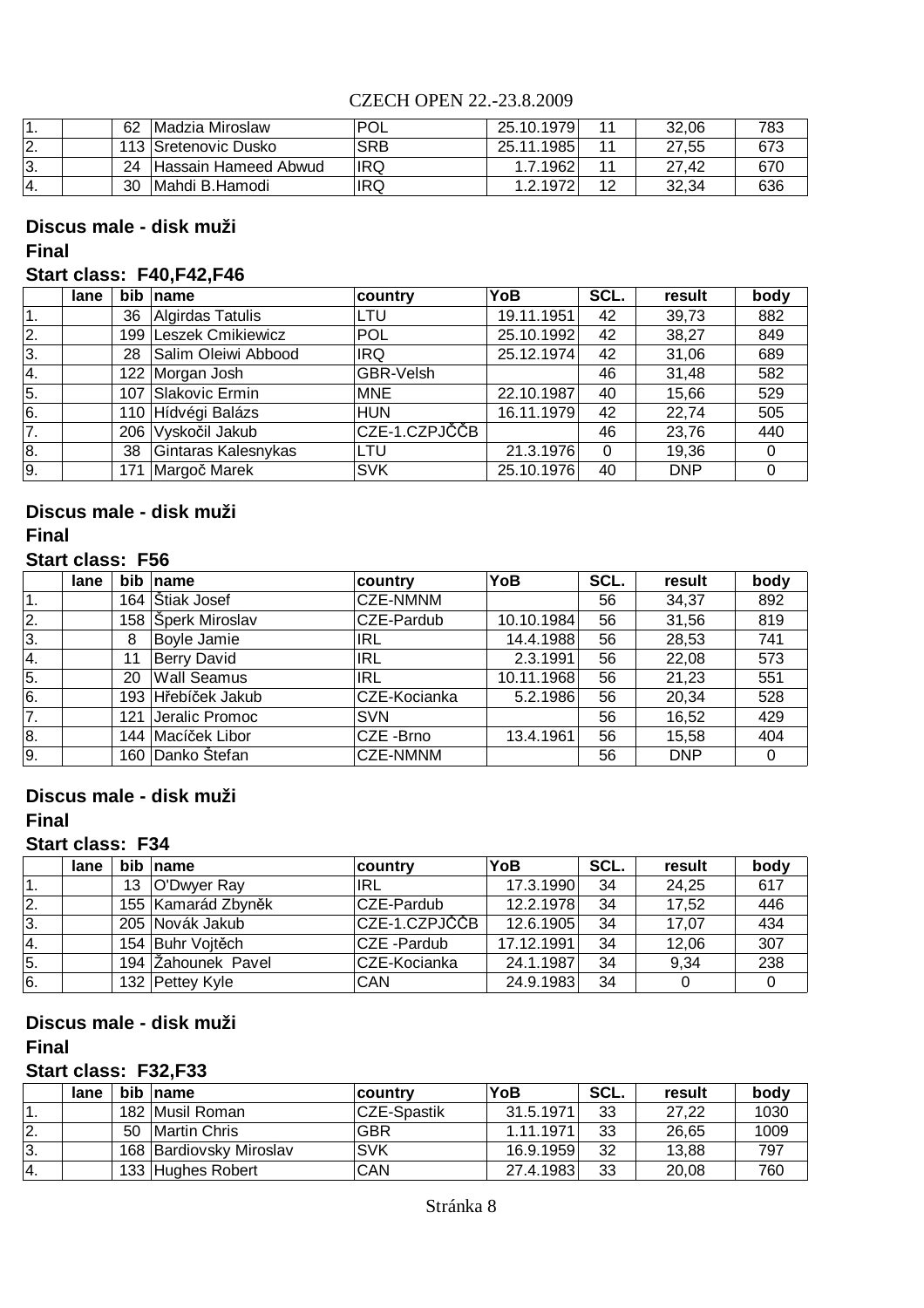| . J . | 16 | <b>Butler</b><br>-Lamor | <b>IRL</b> | 1992<br>, ,<br>∠⊤.∪. | ົດຕ<br>ັບ | 10,56      | ، م<br>TV. |
|-------|----|-------------------------|------------|----------------------|-----------|------------|------------|
| ٠υ.   | 59 | homas<br>areen<br>. .   | <b>GBR</b> | 074<br>. .           | nn<br>ັ   | <b>DNP</b> |            |

#### **Discus male - disk muži Final**

## **Start class: F55,F57,F58**

|                  | lane | bib | name                  | country    | YoB        | SCL. | result     | body |           |
|------------------|------|-----|-----------------------|------------|------------|------|------------|------|-----------|
| 1.               |      | 150 | Němec Martin          | CZE-Pardub | 24.5.1974  | 55   | 39,04      | 1028 |           |
| $\overline{2}$ . |      |     | 153 Petrouš Jaroslav  | CZE-Pardub | 7.3.1977   | 58   | 47,24      | 885  | <b>NR</b> |
| 3.               |      | 60  | Stephens Nathan       | <b>GBR</b> | 11.4.1988  | 57   | 40,00      | 857  |           |
| 4.               |      | 70  | Rokicki Janusz        | <b>POL</b> | 16.8.1974  | 58   | 44,70      | 837  |           |
| 5.               |      | 14  | <b>McCarthy James</b> | <b>IRL</b> | 25.7.1972  | 57   | 30,05      | 644  |           |
| 6.               |      | 82  | Aris Čabrian          | <b>HRV</b> | 20.12.1982 | 55   | 21,73      | 572  |           |
| $\overline{7}$ . |      |     | 128 Owain Taylor      | GBR-Velsh  |            | 57   | 26,29      | 564  |           |
| 8.               |      | 83  | Ivan Milinovič        | <b>HRV</b> | 19.5.1979  | 58   | 26,15      | 490  |           |
| 9.               |      |     | 218 Marios Shiammas   | <b>CYP</b> | 15.3.1954  | 58   | 24,23      | 454  |           |
| 10.              |      | 91  | Boro Radenovič        | <b>HRV</b> | 2.7.1972   | 57   | <b>DNP</b> |      |           |

## **Discus male - disk muži**

#### **Final**

#### **Start class: F35,F36,F38**

|    | lane |     | bib name             | country     | YoB       | SCL. | result     | body |
|----|------|-----|----------------------|-------------|-----------|------|------------|------|
| 1. |      | 68  | Piotrowski Pawel     | <b>POL</b>  | 24.9.1985 | 36   | 34,72      | 994  |
| 2. |      | 44  | Bergs Edgars         | ∣LVA        | 15.9.1984 | 35   | 46,19      | 965  |
| 3. |      |     | 200 Glab Michal      | POL         |           | 36   | 29,18      | 836  |
| 4. |      | 189 | Vrátil Petr          | CZE-Spastik | 26.5.1983 | 38   | 36,66      | 823  |
| 5. |      | 54  | Adams Jonathan       | <b>GBR</b>  | 11.9.1992 | 35   | 32,20      | 673  |
| 6. |      | 29  | Jabbar Salih Mahmood | <b>IRQ</b>  | 13.9.1981 | 35   | 29,75      | 622  |
| 7. |      |     | 226 Látal Jan        | CZE-Spastik |           | 36   | 18,78      | 538  |
| 8. |      |     | 179 Grézl Dušan      | CZE-Spastik | 4.5.1979  | 38   | <b>DNP</b> |      |

## **Discus male - disk muži**

#### **Final**

#### **Start class: F44**

|     | lane | <b>bib</b> | name                | country          | YoB       | SCL. | result | body |
|-----|------|------------|---------------------|------------------|-----------|------|--------|------|
|     |      | 131        | Greaves Daniel      | <b>GBR</b>       |           | 44   | 55.22  | 1022 |
| 12. |      |            | 173 Matušik Adrian  | <b>SVK</b>       | 13.4.1980 | 44   | 45,50  | 842  |
| 3.  |      |            | 123 Davies Aled     | <b>GBR-Velsh</b> |           | 44   | 43,33  | 802  |
| 14. |      | 40         | <b>Tomas Kairys</b> | LTU.             | 4.8.1973  | 44   | 31.64  | 585  |
| 5.  |      |            | 217 Kapa Ervins     | <b>LVA</b>       | 27.3.1963 | 44   | 27.79  | 514  |
| 6.  |      |            | 177 Kout Lukáš      | CZE-Spastik      | 28.8.1992 | 44   | 24,82  | 459  |

#### **Javelin male - oštěp muži Final**

## **Start class: F56**

|     | lane | <b>bib</b> | <b>Iname</b>            | country         | YoB       | SCL. | result | body |
|-----|------|------------|-------------------------|-----------------|-----------|------|--------|------|
|     |      |            | 164 Štiak Josef         | <b>CZE-NMNM</b> |           | 56   | 30,64  | 840  |
| 2.  |      | 75         | Smorszczewski Krzysztof | <b>POL</b>      | 26.5.1963 | 56   | 27,06  | 742  |
| 3.  |      |            | 160 Danko Štefan        | <b>CZE-NMNM</b> | 1956      | 56   | 19,69  | 540  |
| 14. |      |            | 193 Hřebíček Jakub      | CZE-Kocianka    | 5.2.1986  | 56   | 16,09  | 441  |
| 5.  |      | 121        | Jeralic Promoz          | <b>SVN</b>      |           | 56   | 15,79  | 433  |
| 6.  |      | 20         | Seamus Wall             | <b>IRL</b>      | 1965      | 56   | 15,63  | 429  |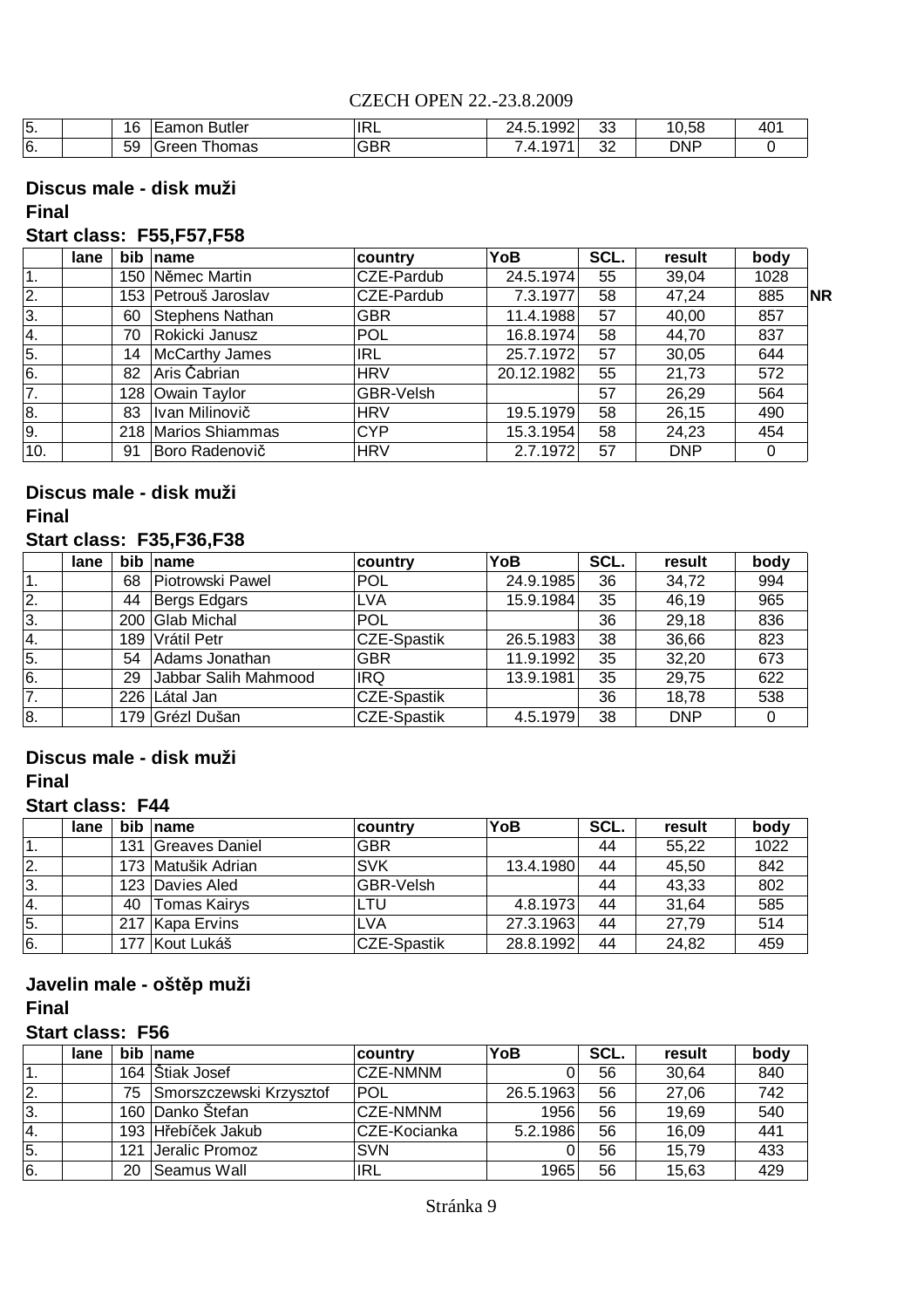| .               | 44             | $\overline{ }$<br>.<br>Libor<br>Macicek | ∙Brno<br>◡▵∟ | .4.196 <sup>4</sup><br>. ت | 56 | 14,26                                              | 391 |
|-----------------|----------------|-----------------------------------------|--------------|----------------------------|----|----------------------------------------------------|-----|
| <b>C</b><br>10. | $\overline{A}$ | Berry<br>David                          | <b>IRL</b>   | 2.3.199 <sup>4</sup>       | 56 | $\overline{\phantom{a}}$<br>$\sqrt{2}$<br>ں ا<br>. | 36  |

## **Javelin male - oštěp muži**

#### **Final**

## **Start class: F55**

|     | lane | bib | name                | country          | YoB        | SCL. | result | body             |
|-----|------|-----|---------------------|------------------|------------|------|--------|------------------|
|     |      | 71  | Kozuň Karol         | <b>POL</b>       | 23.3.1982  | 55   | 29,64  | 901              |
| 2.  |      |     | 150 Němec Martin    | CZE-Pardubice    | 24.5.1974  | 55   | 28,14  | 856              |
| 3.  |      |     | 109 Zsolt Kanyó     | <b>HUN</b>       | 4.11.1977  | 55   | 24,25  | 737              |
| l4. |      |     | 149 Sčambura Dušan  | CZE-Olomouc      | 14.11.1966 | 55   | 23,93  | $\overline{728}$ |
| 5.  |      |     | 143 Večeřa Jaroslav | <b>ICZE-Brno</b> | 9.11.1962  | 55   | 18,28  | 556              |
| 6.  |      | 77  | Josip Zima          | <b>HRV</b>       | 12.31987   | 55   | 15,44  | 470              |
| 7.  |      | 82  | Aris Čabrijan       | <b>HRV</b>       | 20.12.1982 | 55   | 14,14  | 430              |

## **Javelin male - oštěp muži**

#### **Final**

#### **Start class: F57,F58**

|    | lane |    | bib name                 | country       | YoB       | SCL. | result     | body |
|----|------|----|--------------------------|---------------|-----------|------|------------|------|
| 1. |      | 60 | Stephens Nathan          | <b>GBR</b>    | 11.4.1988 | 57   | 36,91      | 951  |
| 2. |      |    | 169 Hutka Július         | <b>SVK</b>    | 18.3.1974 | 57   | 35,26      | 909  |
| 3. |      |    | 153 Petrouš Jaroslav     | CZE-Pardubice | 7.3.1977  | 58   | 34,49      | 732  |
| 4. |      |    | 128 Owain Taylor         | GBR-Velsh     |           | 57   | 20,74      | 534  |
| 5. |      |    | 202 Havekla Michal       | CZE-1.CZPJČČB | 22.7.1971 | 58   | 24,90      | 528  |
| 6. |      |    | 220 Andreas Christoforou | <b>CYP</b>    | 23.1.1960 | 57   | 8.77       | 226  |
| 7. |      |    | 197 Issa Aljahwari       | <b>UAE</b>    | 16.9.1986 | 57   | <b>DNP</b> |      |

#### **Javelin male - oštěp muži Final**

## **Start class: F52,F53**

|     | lane |     | bib name          | <b>country</b> | YoB       | SCL. | result     | body |
|-----|------|-----|-------------------|----------------|-----------|------|------------|------|
| . . |      | 11  | Kisý Aleš         | CZE-Chrudim    | 30.9.1980 | 53   | 15,26      | 766  |
| 2.  |      |     | 138 Sibrava Pavel | CZE-Brno       | 17.5.1956 | 52   | 10,39      | 594  |
| 3.  |      | 25  | Adnan Ali Kumer   | <b>IRQ</b>     | 7.1.1978  | 53   | 11,42      | 573  |
| 4.  |      | 191 | Berger Tomas      | ICZE-Ostrava   |           | 52   | 8,86       | 506  |
| 5.  |      |     | 119 Plank Henrik  | <b>SVN</b>     |           | 52   | <b>DNP</b> |      |

## **Javelin male - oštěp muži**

**Final**

#### **Start class: F11,F12**

|                | lane | bib | $\blacksquare$ name  | ∣countrv   | YoB                   | SCL. | result | bodv |
|----------------|------|-----|----------------------|------------|-----------------------|------|--------|------|
|                |      | 105 | Vukovic Veselin      | <b>MNE</b> | .1971<br><b>02.44</b> | 12   | 27,85  | 492  |
| $\Omega$<br>z. |      | 24  | Hameed Abwud Hassain | <b>IRQ</b> | .1962                 |      | DNP    |      |

## **Javelin male - oštěp muži**

**Final**

### **Start class: F40,F42,F44,F46**

|         | lane | bib | name            | country    | YoB        | SCL. | result | bodv |
|---------|------|-----|-----------------|------------|------------|------|--------|------|
|         |      | 171 | Margoč Marek    | <b>SVK</b> | 25.10.1976 | 40   | 32.73  | 951  |
| I2.     |      |     | 125 Dukes Kyron | GBR-Velsh  |            | 40   | 28.11  | 817  |
| ി<br>.ب |      | 98  | Sluniski Denis  | <b>HRV</b> | 20.4.1987  | 40   | 26.12  | 759  |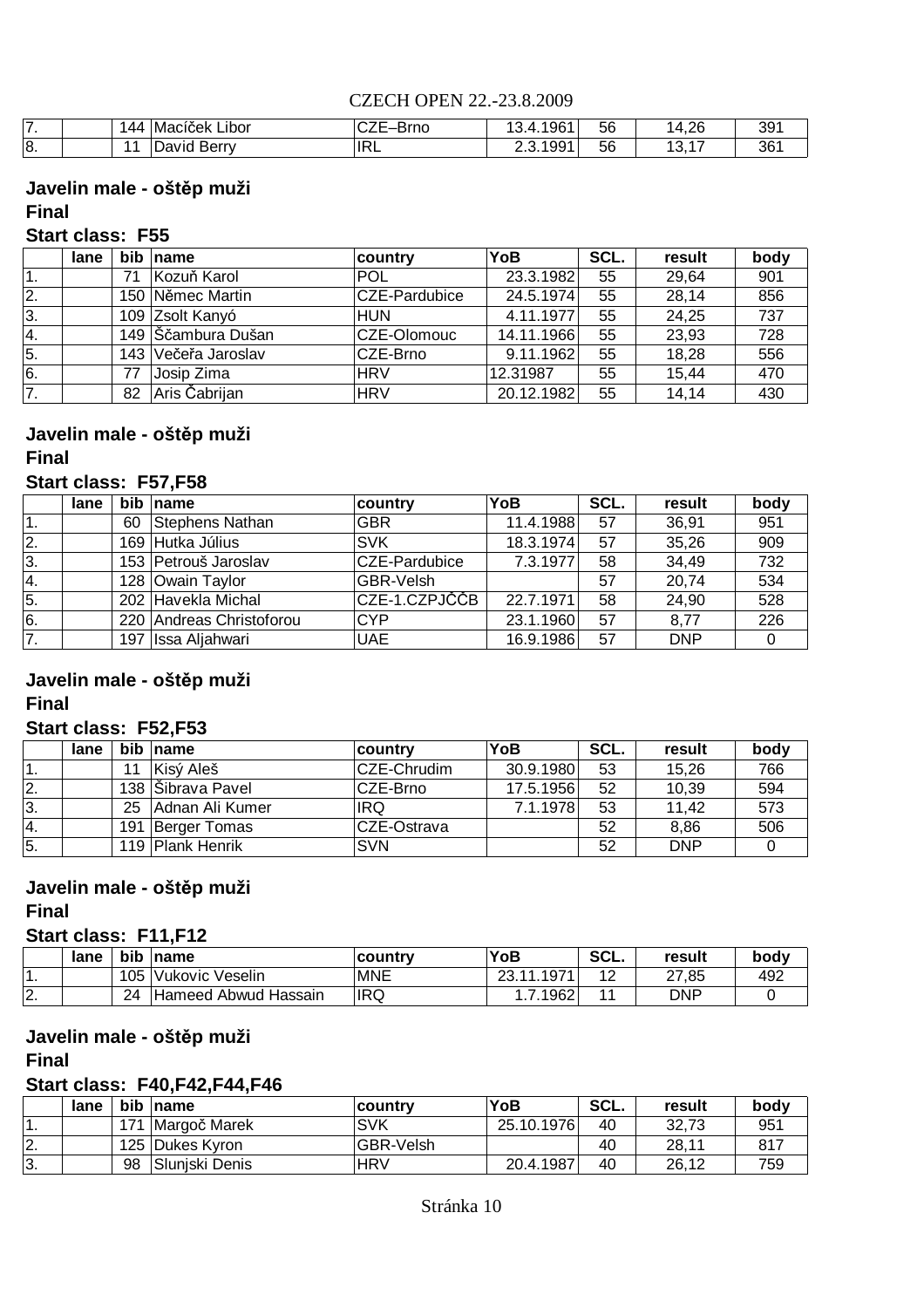| 14.  |    | 102 Vjekoslav Zupanic | <b>HRV</b>    | 17.12.1974 | 44          | 38,90      | 714 |
|------|----|-----------------------|---------------|------------|-------------|------------|-----|
| 5.   |    | 170 Brunner Igor      | <b>SVK</b>    | 8.4.1985   | 44          | 36,34      | 667 |
| 6.   |    | 107 Slakovic Ermin    | <b>MNE</b>    | 22.10.1987 | 40          | 17.61      | 512 |
| 7.   |    | 206 Vyskočil Jakub    | CZE-1.CZPJČČB |            | 46          | 28,12      | 452 |
| 8.   |    | 207 Hruška Vít        | CZE-1.CZPJČČB |            | 44          | 19,34      | 355 |
| 9.   | 38 | Kalesnykas Gintaras   | LTU           | 21.3.1976  | $\mathbf 0$ | 19,18      |     |
| '10. | 28 | Salim Oleiwi Abbood   | <b>IRQ</b>    | 25.12.1974 | 42          | <b>DNP</b> |     |

## **Final Javelin male - oštěp muži**

#### **Start class: F33,F34**

|    | lane | bib | Iname                | <b>country</b>     | YoB        | SCL. | result     | body |
|----|------|-----|----------------------|--------------------|------------|------|------------|------|
|    |      |     | 182 Musil Roman      | <b>CZE-Spastik</b> | 31.5.1971  | 33   | 22,82      | 1055 |
| 2. |      | 13  | O'Dwyer Ray          | <b>IRL</b>         | 17.3.1990  | 34   | 17,83      | 668  |
| 3. |      |     | 133 Hughes Robert    | <b>CAN</b>         | 27.4.1983  | 33   | 14,44      | 667  |
| 4. |      |     | 101 Darko Majdandzic | <b>HRV</b>         | 4.6.1976   | 34   | 15,98      | 599  |
| 5. |      |     | 155 Kamarád Zbyněk   | CZE-Pardubice      | 12.2.1978  | 34   | 14,82      | 556  |
| 6. |      |     | 194 Žahourek Pavel   | CZE-Kocianka       | 24.1.1987  | 34   | 9,10       | 341  |
| 7. |      |     | 154 Buhr Vojtěch     | CZE-Pardubice      | 17.12.1991 | 34   | 7.10       | 266  |
| 8. |      |     | 204 Kukla Martin     | CZE-1.CZPJČČB      | 1994       | 34   | <b>DNP</b> |      |

#### **Javelin male - oštěp muži Final**

#### **Start class: F54**

|    | lane |     | bib name              | ∣country        | YoB        | SCL. | result     | body |
|----|------|-----|-----------------------|-----------------|------------|------|------------|------|
| 1. |      |     | 111 Mitrovic Drazenko | <b>SRB</b>      | 9.8.1979   | 54   | 27,80      | 1054 |
| 2. |      |     | 112 Brkic Jovica      | <b>SRB</b>      | 24.1.1975  | 54   | 18,40      | 698  |
| 3. |      |     | 147 Kolský Jiří       | CZE-Chrudim     | ########## | 54   | 14,87      | 564  |
| 4. |      |     | 219 Shuan Sewell      | <b>GBR</b>      |            | 54   | 13,51      | 512  |
| 5. |      |     | 104 Jure Brnić        | <b>HRV</b>      | 15.8.1987  | 54   | 10,33      | 392  |
| 6. |      | 157 | Němeček Jan           | CZE-Pardubice   | 16.1.1978  | 54   | <b>DNP</b> |      |
| 7. |      |     | 163 Pešek Ladislav    | <b>CZE-NMNM</b> |            | 54   | <b>DNP</b> |      |

## **Javelin male - oštěp muži**

## **Final**

## **Start class: F35,F36,F37,F38**

|     | lane | <b>bib</b> | name                  | country            | YoB        | SCL. | result     | body |
|-----|------|------------|-----------------------|--------------------|------------|------|------------|------|
|     |      | 68         | Piotrowski Paweł      | <b>POL</b>         | 24.9.1985  | 36   | 37,80      | 1021 |
| 12. |      | 46         | Silovs Dmitrijs       | <b>LVA</b>         | 23.3.1989  | 37   | 33,86      | 703  |
| 3.  |      | 29         | Jabbar Salih Mahmood  | <b>IRQ</b>         | 13.9.1981  | 35   | 30,59      | 700  |
| 4.  |      |            | 204 Kukla Martin      | CZE-1.CZPJČČB      |            | 35   | 22,34      | 511  |
| 5.  |      | 86         | <b>Tomislav Hrbud</b> | <b>HRV</b>         | 26.12.1971 | 38   | 25,02      | 510  |
| l6. |      | 189        | Vrátil Petr           | <b>CZE-Spastik</b> | 26.5.1983  | 38   |            |      |
| 7.  |      |            | 192 Micunek Marek     | CZE-Ostrava        |            | 37   | <b>DNP</b> | 0,0  |

#### **Club male - kuželka muži Final**

## **Start class: F51**

| 0  | lane |     | bib name                | ∣countrv        | YoB       | SCL. | result | bodv |
|----|------|-----|-------------------------|-----------------|-----------|------|--------|------|
|    |      | 161 | <b>IZvolánek Martin</b> | <b>CZE-NMNM</b> |           | 51   | 25.27  | 1050 |
| 2. |      | 151 | Vaněk Jan               | CZE-Pardub      | 25.1.1979 | -51  | 24.62  | 1023 |
| 3. |      |     | 162 Běleš Radim         | <b>CZE-NMNM</b> |           |      | 23.56  | 979  |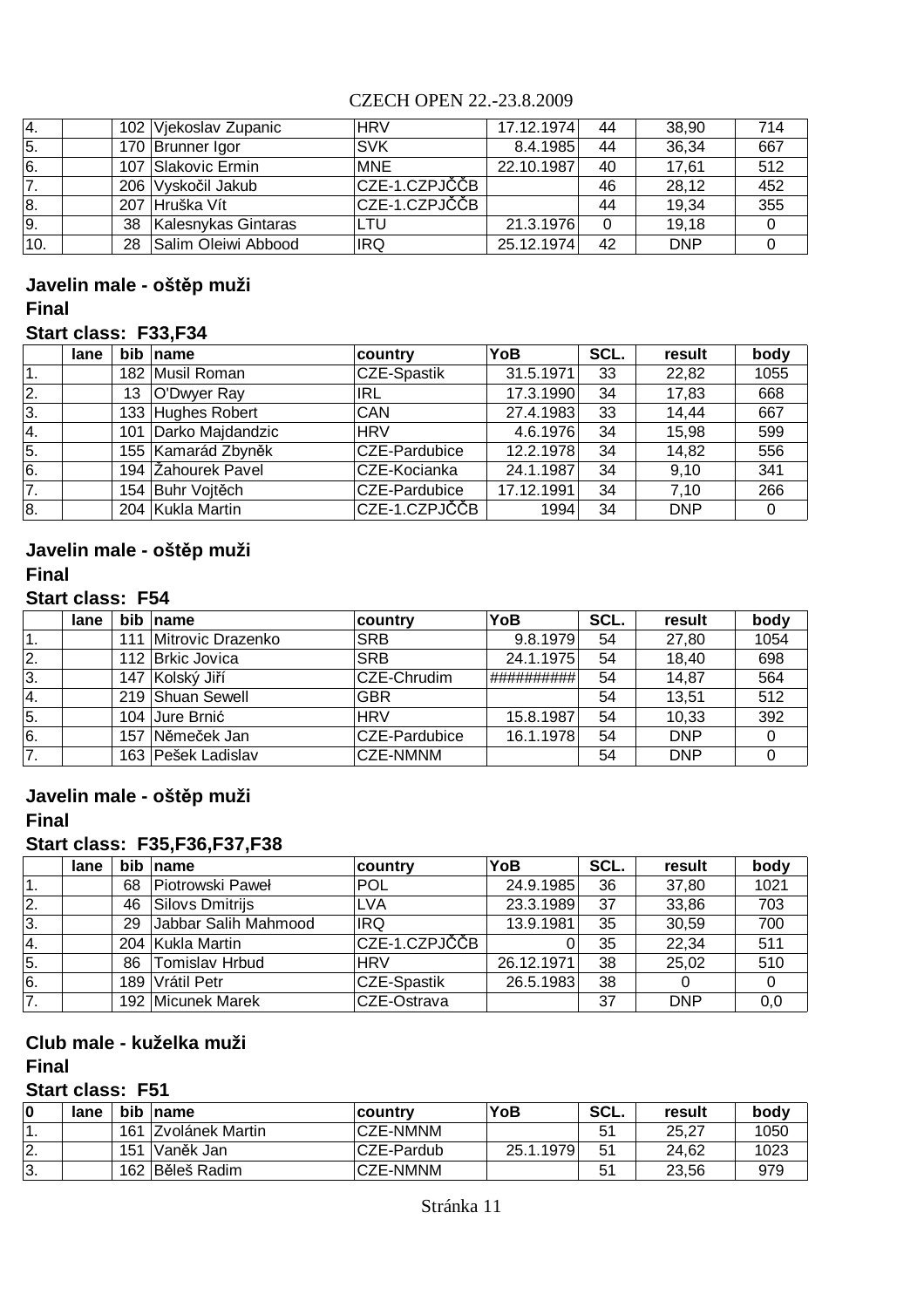| '4. | McCarthy John        | IRL        | 20.4.1974  | -51            | 22.94      | 953 |
|-----|----------------------|------------|------------|----------------|------------|-----|
| 5.  | 118 Flere Joze       | <b>SVN</b> |            | 51             | 19.69      | 818 |
| 6.  | 152 Vesecký Petr     | CZE-Pardub | 1.6.1977   | 51             | 18.85      | 783 |
|     | 137 Svoboda Jaroslav | CZE-Brno   | 4.1.1959   | 51             | 7.88       | 327 |
| Ι8. | 139 Juřica Petr      | CZE-Brno   | 26.11.1961 | 5 <sup>1</sup> | <b>DNP</b> |     |

#### **Final Club male - kuželka muži**

#### **Start class: F32**

|     | lane |    | bib name            | ∣countrv         | YoB       | SCL. | result | body |
|-----|------|----|---------------------|------------------|-----------|------|--------|------|
|     |      | 57 | Kieron Murphy       | <b>GBR</b>       | 8.2.1986  | 32   | 30,01  | 944  |
| 2.  |      | 59 | Thomas Green        | <b>GBR</b>       | 7.4.1991  | 32   | 24.60  | 774  |
| 13. |      |    | 126   Davies Daniel | <b>GBR-Velsh</b> |           | 32   | 18.84  | 593  |
| '4. |      |    | 203 Benýšek Radek   | CZE-1.CZPJČČB    | 16.6.1905 | 32   | 4.59   | 144  |

## **Long jump male - skok daleký muži Final**

## **Start class: F37**

| 0                | lane | <b>bib</b> | $\blacksquare$ name | country            | YoB       | SCL. | result | body |
|------------------|------|------------|---------------------|--------------------|-----------|------|--------|------|
| '1.              |      | 46         | Silovs Dmitrijs     | <b>LVA</b>         | 23.3.1989 | 37   | 5,31   | 923  |
| 2.               |      |            | 181 Lačňák Lukáš    | <b>CZE-Spastik</b> | 15.8.1985 | 37   | 5.04   | 877  |
| 3.               |      |            | 180 Kohout Jiří     | <b>CZE-Spastik</b> | 10.1.1986 | 37   | 5,02   | 873  |
| 4.               |      |            | 186 VIk Jan         | <b>CZE-Spastik</b> | 18.4.1985 | 37   | 4,75   | 826  |
| $\overline{5}$ . |      | 35         | Vaiciulis Tadas     | LTU                | 17.8.1989 | 37   | 4,62   | 803  |
| 6.               |      |            | 129 Norton Daniel   | GBR-Velsh          |           | 37   | 4,29   | 746  |
| 7.               |      |            | 159 Brych Oldřich   | CZE-Pardub         | 2.9.1982  | 37   | 4,22   | 734  |

### **Long jump male - skok daleký muži Final**

## **Start class: F12,13,F20,F36,F44,F46**

|               | lane |    | bib name                 | country    | YoB        | SCL.            | result     | body |
|---------------|------|----|--------------------------|------------|------------|-----------------|------------|------|
|               |      | 27 | Fadhil Razzaq Abdulameer | IRQ        | 21.7.1987  | 46              | 6,19       | 889  |
| 2.            |      |    | 106 Ranitovic Milos      | <b>MNE</b> | 15.8.1991  | 12              | 5,23       | 779  |
| 3.            |      | 32 | Petropoulos Anastasios   | <b>GRC</b> |            | 36              | 4,43       | 731  |
| <sup>4.</sup> |      |    | 105 Vukovic Veselin      | <b>MNE</b> | 23.11.1971 | 12              | 4,80       | 715  |
| 5.            |      |    | 100 Martin Birk          | <b>HRV</b> | 10.11.1993 | 13              | 4,56       | 640  |
| 6.            |      |    | 211 Romano Rapatic       | <b>HRV</b> | 11.12.1990 | T <sub>20</sub> | 5,29       |      |
| 7.            |      | 40 | <b>Tomas Kairys</b>      | LTU        | 4.8.1973   | 44              | <b>DNP</b> |      |

# **Mezinárodní mistrovství České republiky v atletice datum 22.-23.8.2009**

**final wind: -0,4 100m female – 100m ženy Start class: T37,T38**

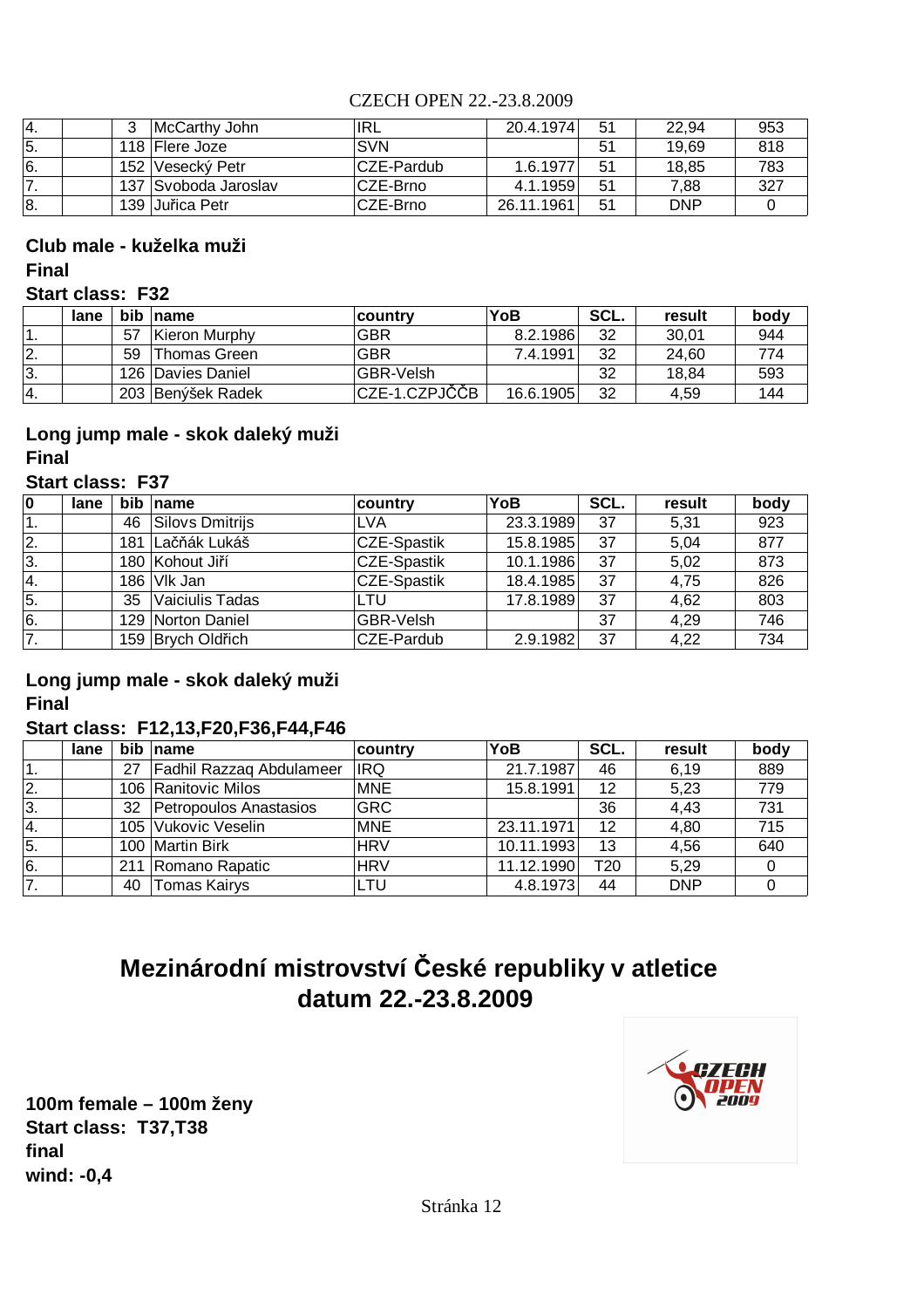|                 | lane |    | bib name              | ∣countrv           | YoB        | SCL. | result | points |
|-----------------|------|----|-----------------------|--------------------|------------|------|--------|--------|
|                 |      | 55 | Katrina Hart          | <b>GBR</b>         | 17.5.1990  | 37   | 14,84  | 905    |
| 2.              |      | 66 | Langner Marta         | POL                | 29.12.1991 | 37   | 15.01  | 884    |
| 3.              |      |    | 208 McLoughlin Jenny  | <b>GBR</b>         |            | 37   | 15.26  | 853    |
| <sup>1</sup> 4. | 5    |    | 185 Vejražková Anežka | <b>CZE Spastik</b> | 10.6.1991  | 38   | 15.31  | 789    |
| 5.              | 6    |    | 212 Jelena Rapatic    | <b>HRV</b>         | 14.8.1993  | T20  | 17.62  |        |

## **final 100m female – 100m ženy Start class: T12,T13,T46**

#### **wind: -0,7**

|                 | lane |    | bib name                | ∣country      | YoB        | SCL. | result | points |
|-----------------|------|----|-------------------------|---------------|------------|------|--------|--------|
|                 |      | 74 | Fiodorow Alicia         | 'POL          | 22.5.1985  | 46   | 13.18  | 872    |
| <u>2.</u>       |      |    | Noella Klawitter        | CAN           | 25.12.1977 | 12   | 14.07  | 762    |
| 13.             |      |    | 114 Ilsidora Grcki      | <b>SRB</b>    | 17.6.1988  | 13   | 14.46  | 709    |
| <sup>1</sup> 4. |      |    | 198 IZahradnikova Lenka | ∣CZE-Zora Pr. |            | 12   | 14.75  | 681    |

#### **400m female – 400m ženy**

## **Start class: T12,T13,T35**

#### **final**

|                 | lane |    | bib name           | <b>country</b> | YoB        | SCL. | result   | points |
|-----------------|------|----|--------------------|----------------|------------|------|----------|--------|
|                 | 5    |    | 114 Ilsidora Grcki | <b>SRB</b>     | 17.6.1988  | 13   | 01:03.12 | 781    |
| 12.             |      |    | Noella Klawitter   | CAN            | 25.12.1977 | 12   | 01:04.84 | 713    |
| 3.              |      | 95 | Marija Mikulić     | <b>HRV</b>     | 10.1.1989  | 13   | 01:08,34 | 645    |
| <sup>1</sup> 4. |      | 88 | Jasmina Matošević  | <b>HRV</b>     | 29.12.1987 | 13   | 01:16,32 | 473    |

### **200m female – 200m ženy**

## **Start class: T12,T13,T46**

### **Final**

#### **wind: +3,1**

|            | lane |    | bib name               | country      | YoB        | SCL. | result | points |
|------------|------|----|------------------------|--------------|------------|------|--------|--------|
|            |      | 74 | Fiodorow Alicja        | <b>SRB</b>   | 22.5.1985  | 46   | 26.90  | 869    |
| <u> 2.</u> |      |    | 114 Ilsidora Grcki     | <b>SRB</b>   | 17.6.1988  | 13   | 28,20  | 786    |
| 3.         |      |    | Noella Klawitter       | CAN          | 25.12.1977 | 12   | 28,42  | 767    |
| 14.        |      |    | 198 Zahradnikova Lenka | CZE-Zora Pr. |            | 12   | 30,05  | 671    |
| 5.         | 5    | 88 | Jasmina Matošević      | <b>HRV</b>   | 29.12.1987 | 13   | 32,76  | 537    |
| 6.         |      |    | 212 Jelena Rapatic     | <b>HRV</b>   | 14.8.1993  | T20  | 36,77  |        |

## **200m female – 200m ženy**

# **Start class: T35,T37,T38**

## **Final**

## **wind: +1,5**

|                | lane | <b>bib</b> | <b>Iname</b>          | country            | YoB        | SCL. | result | points |
|----------------|------|------------|-----------------------|--------------------|------------|------|--------|--------|
|                |      | 66         | Langner Marta         | <b>POL</b>         | 29.12.1991 | 37   | 30.69  | 908    |
| $\mathbf{2}$ . |      | 55         | Katrina Hart          | <b>GBR</b>         | 17.5.1990  | 37   | 30,87  | 896    |
| 3.             | 5    |            | 208 McLoughlin Jenny  | <b>GBR</b>         |            | 37   | 32,34  | 810    |
| <sup>4.</sup>  | 6    |            | 185 Vejražková Anežka | <b>CZE Spastik</b> | 10.6.1991  | 38   | 31,32  | 805    |

**Shot put female - koule ženy Start class: F32,F53,F54 Final**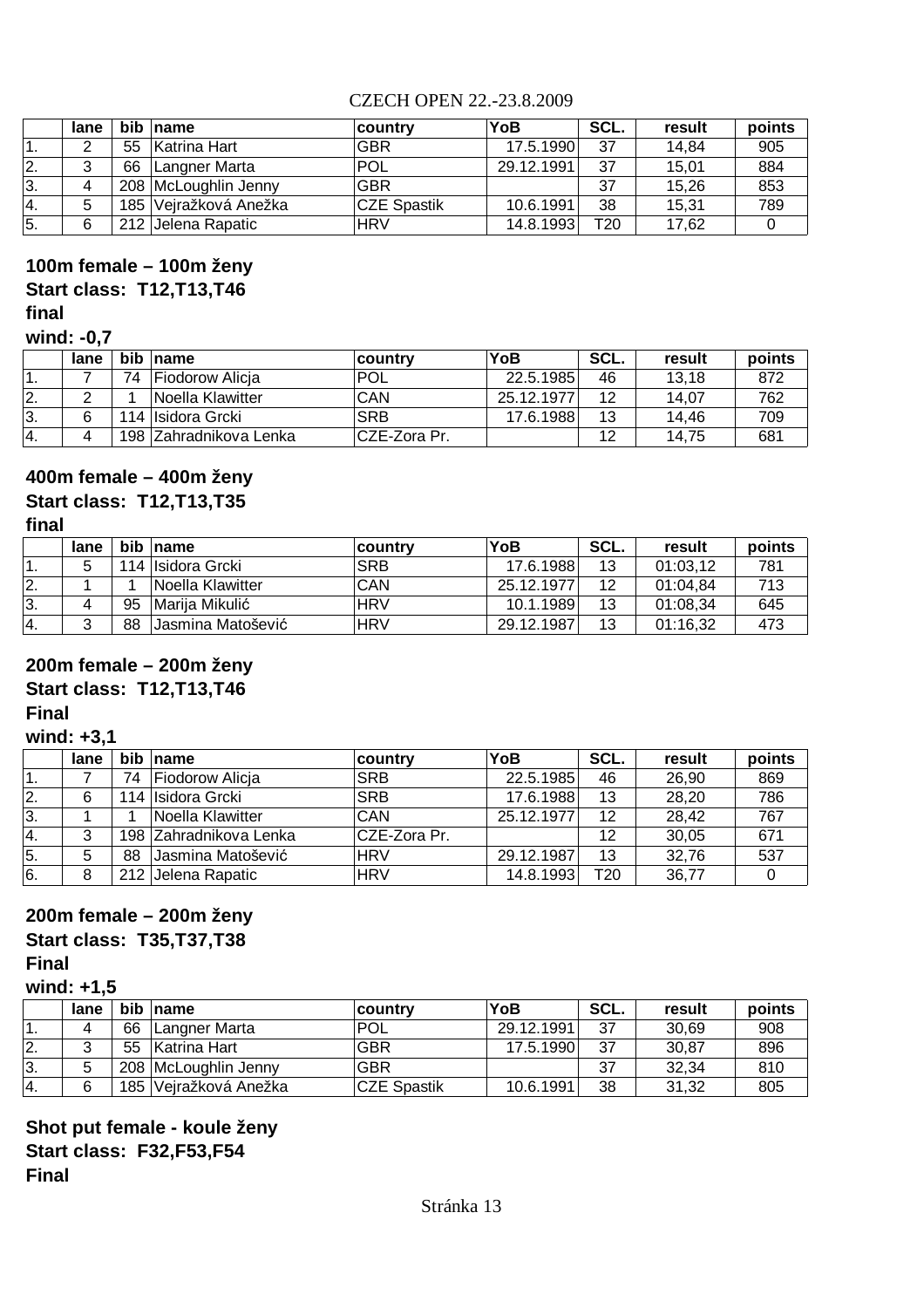|    | lane | bib | name                  | ∣countrv    | YoB       | SCL. | result | body |
|----|------|-----|-----------------------|-------------|-----------|------|--------|------|
|    |      |     | 148 Kacanu Eva        | CZE-Olomouc | 20.5.1965 | 54   | 6,26   | 1008 |
| 2. |      | 52  | <b>Gemma Prescott</b> | <b>GBR</b>  | 25.9.1983 | 32   | 5,12   | 1007 |
| 3. |      | 117 | Majcen Ljubic Tatjana | <b>SVN</b>  |           | 54   | 6,18   | 995  |
| 4. |      | 33  | Perminiene Irena      | LTU         | 17.4.1958 | 54   | 6,16   | 992  |
| 5. |      | 81  | Maja Mihelčić         | <b>HRV</b>  | 9.5.1975  | 54   | 3.91   | 630  |
| 6. |      | 120 | Urbancic Ursa         | <b>SVN</b>  |           | 54   | 3,35   | 540  |

## **Shot put female - koule ženy Start class: F35,F36,F37,F38 Final**

|     | lane | bib | name                | country            | YoB        | SCL. | result | body |
|-----|------|-----|---------------------|--------------------|------------|------|--------|------|
|     |      | 65  | Chilewska Renata    | <b>POL</b>         | 4.8.1966   | 35   | 9,16   | 981  |
| 2.  |      |     | 176 Berná Eva       | CZE-Spastik        | 25.5.1986  | 37   | 9,42   | 919  |
| 3.  |      | 190 | Zabloudilová Nela   | <b>CZE-Spastik</b> | 20.8.1991  | 37   | 9,35   | 912  |
| 4.  |      | 42  | Taiga Kantane       | LVA                | 27.3.1970  | 37   | 9,33   | 910  |
| 5.  |      | 34  | Ramune Adomaitiene  | LTU                | 5.11.1968  | 38   | 9,92   | 869  |
| 6.  |      | 201 | Raszczuk Anna       | <b>POL</b>         | 15.10.1980 | 38   | 9,57   | 838  |
| 7.  |      | 69  | Kwiecińska Natalia  | POL                | 7.10.1993  | 35   | 7,77   | 832  |
| 8.  |      |     | 213 Ingrida Priede  | LVA                | 8.5.1981   | 38   | 9,26   | 811  |
| 9.  |      | 41  | Liene Gruzite       | LVA                | 2.7.1986   | 37   | 7,66   | 747  |
| 10. |      | 39  | Kalesnykiene Zaneta | <b>LTU</b>         | 11.5.1971  | 35   | 5,57   | 597  |

#### **Start class: F11,F12,F40,F42,F46 Final Shot put female - koule ženy**

|    | lane | bib | name                   | country    | YoB        | SCL. | result | body |
|----|------|-----|------------------------|------------|------------|------|--------|------|
| 1. |      | 58  | Hancock Sophie         | <b>GBR</b> | 8.9.1986   | 40   | 7,55   | 1014 |
| 2. |      | 56  | Minett Kim             | <b>GBR</b> | 21.4.1978  | 40   | 6,33   | 850  |
| 3. |      | 72  | Kobiesz Daria          | POL        | 7.7.1992   | 40   | 6,33   | 850  |
| 4. |      | 97  | Ivanković Kristina     | <b>HRV</b> | 15.1.1992  | 12   | 10,22  | 819  |
| 5. |      | 43  | Strode Ivita           | <b>LVA</b> | 14.12.1973 | 42   | 7,46   | 800  |
| 6. |      | 48  | <b>Claire Williams</b> | <b>GBR</b> | 29.9.1987  | 12   | 8,81   | 706  |
| 7. |      | 108 | Goranovic Marijana     | <b>MNE</b> | 3.1.1989   | 40   | 5,20   | 698  |
| 8. |      | 87  | Ema Šuker              | <b>HRV</b> | 4.12.1990  | 40   | 4,96   | 666  |
| 9. |      | 17  | Ailish Dunne           | <b>IRL</b> | 20.7.1985  | 11   | 5,93   | 562  |

### **Shot put female - koule ženy Start class: F55,F56**

**Final**

|    | lane |     | bib name                | country     | YoB       | SCL. | result | body |
|----|------|-----|-------------------------|-------------|-----------|------|--------|------|
| 1. |      |     | 116 Cerkvenik Tanja     | <b>SVN</b>  |           | 55   | 7,02   | 843  |
| 2. |      | 26  | Ameera Kadhim Shenbarah | <b>IRQ</b>  | 1.7.1969  | 56   | 6,23   | 749  |
| 3. |      | 80  | Milinković Milka        | <b>HRV</b>  | 7.4.1955  | 55   | 5,91   | 710  |
| 4. |      |     | Regan Lorraine          | IRL         | 3.9.1990  | 56   | 5.64   | 678  |
| 5. |      | 167 | Šaňková Dana            | CZE-Teplice | 7.9.1974  | 55   | 4,64   | 557  |
| 6. |      | 15  | Breen Corra             | IRL         | 14.2.1992 | 56   | 3,90   | 469  |
| 7. |      |     | 103 Renata Celjak       | <b>HRV</b>  | 1.5.1977  | 55   | 3,84   | 461  |

## **Javelin female -oštěp ženy Start class: F35,F37,F38,F40,F46 Final**